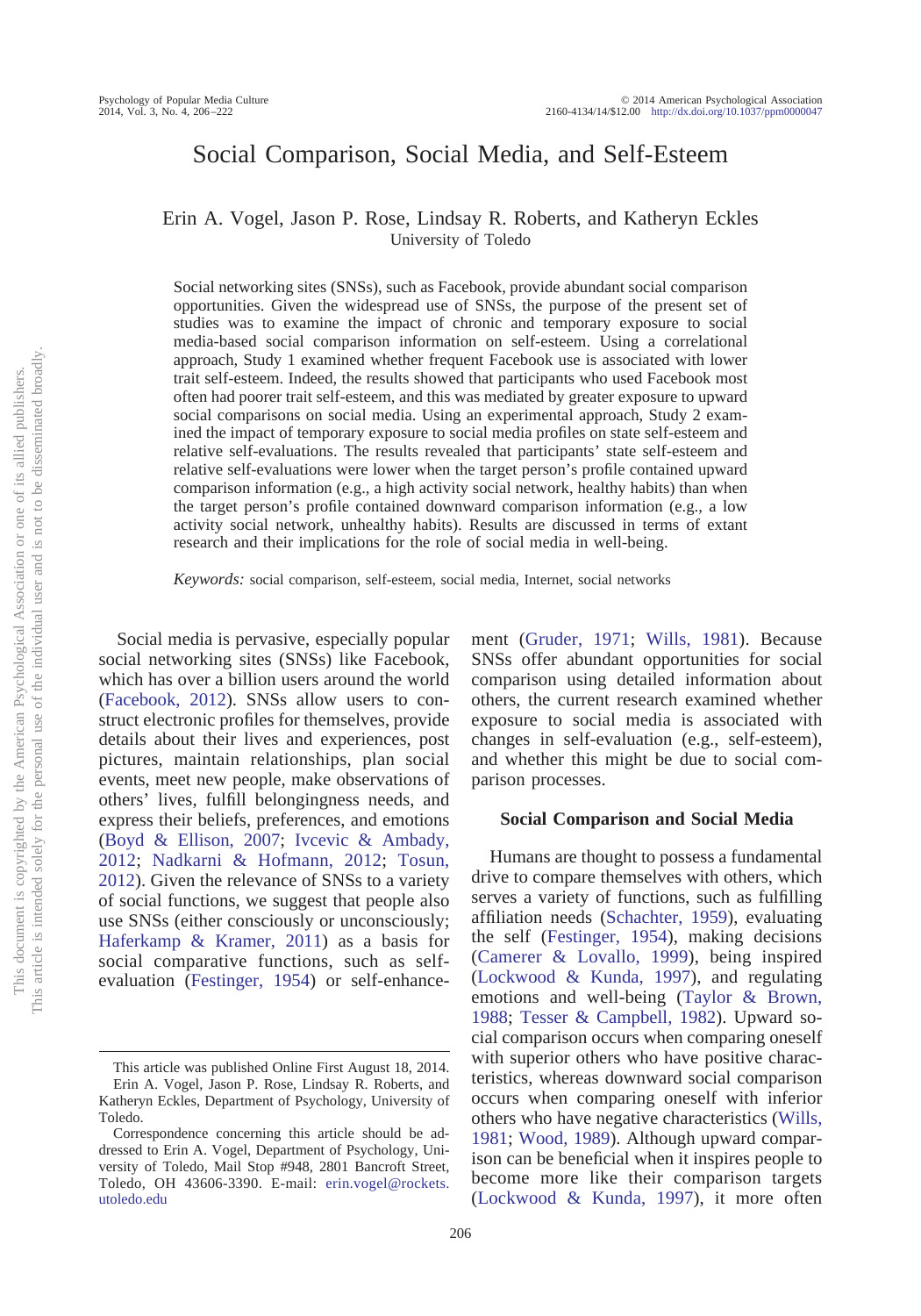causes people to feel inadequate, have poorer self-evaluations, and experience negative affect [\(Marsh & Parker, 1984;](#page-15-3) [Morse & Gergen, 1970;](#page-15-4) [Pyszczynski, Greenberg, & LaPrelle, 1985\)](#page-15-5). On the other hand, although downward comparison can, at times, make people feel negative because it reveals how things could be worse [\(Aspin](#page-14-6)[wall, 1997\)](#page-14-6), it more often leads to improvements in affect and self-evaluation [\(Wills,](#page-16-1) [1981\)](#page-16-1).

Traditionally, social comparisons in "offline" contexts revolve around in-person interactions with close others (e.g., coworkers, friends, family). As people are increasingly using SNSs, we suggest that the majority of the social comparative information that they receive in their daily lives may lean in a positive (upward comparison) direction. Indeed, SNSs provide the perfect platform for meticulous self-presentation. Users can selectively allow content onto their profiles, post pictures, and describe themselves in ways that best represent their ideal self-views [\(Rosen](#page-15-6)[berg & Egbert, 2011\)](#page-15-6). For example, Facebook is an attractive platform for self-presentation because users can take their time to strategically construct online personas that emphasize their most desirable traits [\(Gonzales &](#page-14-7) [Hancock, 2011\)](#page-14-7), whereas face-to-face interactions do not allow for the same degree of contemplation or flexibility [\(Ellison, Heino,](#page-14-8) [& Gibbs, 2006\)](#page-14-8). In support of the general idea that profiles on SNSs are projecting positive (rather than negative) images, [Chou and Edge](#page-14-9) [\(2012\)](#page-14-9) found that frequent Facebook users believe that other users are happier and more successful than themselves, especially when they do not know the other users well offline. It appears, then, that people might be comparing their realistic *offline* selves to the idealized *online* selves of others, which may be detrimental for well-being and self-evaluations.

In sum, SNS users can convey their personal characteristics (e.g., successes, personalities, emotions) via pictures and posts that can make them an upward or downward comparison target to other users. We suggest that SNSs also offer up distinct information that is not typically conveyed in more traditional "offline" social comparison situations. Namely, SNSs contain quantitative and qualitative information about the person's *social network*, such as the number of people in the network and the amount of engagement the person has with network members. For example, a person who has an active social network (e.g., receives numerous comments, replies, and virtual "likes" or approval of their content) may be an upward comparison target in terms of popularity, sociability, or perceived social capital [\(Kim & Lee, 2011;](#page-15-7) [Vitak](#page-16-6) [& Ellison, 2013\)](#page-16-6). Thus, in addition to viewing "personal" upward comparison information (e.g., about a person's successes, attractiveness), a person can obtain "social" upward comparison information by observing the activity of their social network.

# **Self-Esteem**

Self-esteem refers to a person's positive or negative evaluation of the self; that is, the extent to which an individual views the self as worthwhile and competent [\(Coopersmith,](#page-14-10) [1967\)](#page-14-10). Self-esteem is the evaluative emotional component of the broader self-concept [\(Heatherton & Wyland, 2003\)](#page-15-8) and serves various social and existential functions (e.g., acceptance in groups, meaning in life; [Leary,](#page-15-9) [Tambor, Terdal, & Downs, 1995;](#page-15-9) [Solomon,](#page-16-7) [Greenberg, & Pyszczynski, 1991\)](#page-16-7). Notably, self-esteem can be conceptualized as both a mostly stable trait that develops over time and a fluid state that is responsive to daily events and contexts [\(Heatherton & Polivy, 1991\)](#page-15-10).

As a consequence of chronic or temporary exposure to primarily upward social comparison information on social media, there could be a deleterious impact on people's self-evaluations and self-esteem. In particular, we suggest that trait self-esteem may be affected by longterm exposure to social media in everyday life, while state self-esteem may be affected by incidental use (e.g., brief exposure to an unknown social media profile in a lab setting). Some prior research has revealed that high-frequency Facebook use is associated with increased depression and decreased well-being [\(Feinstein et al.,](#page-14-11) [2013;](#page-14-11) [Kalpidou, Costin, & Morris, 2011;](#page-15-11) [Kross](#page-15-12) [et al., 2013;](#page-15-12) [Mehdizadeh, 2010;](#page-15-13) [Rutledge, Gill](#page-15-14)[mor, & Gillen, 2013\)](#page-15-14). Additionally, some extant research has examined whether exposure to Facebook affects self-esteem [\(Forest & Wood,](#page-14-12) [2012;](#page-14-12) [Gonzales & Hancock, 2011;](#page-14-7) [Wilcox &](#page-16-8) [Stephen, 2013\)](#page-16-8). However, no study to date has examined whether the effect of Facebook use on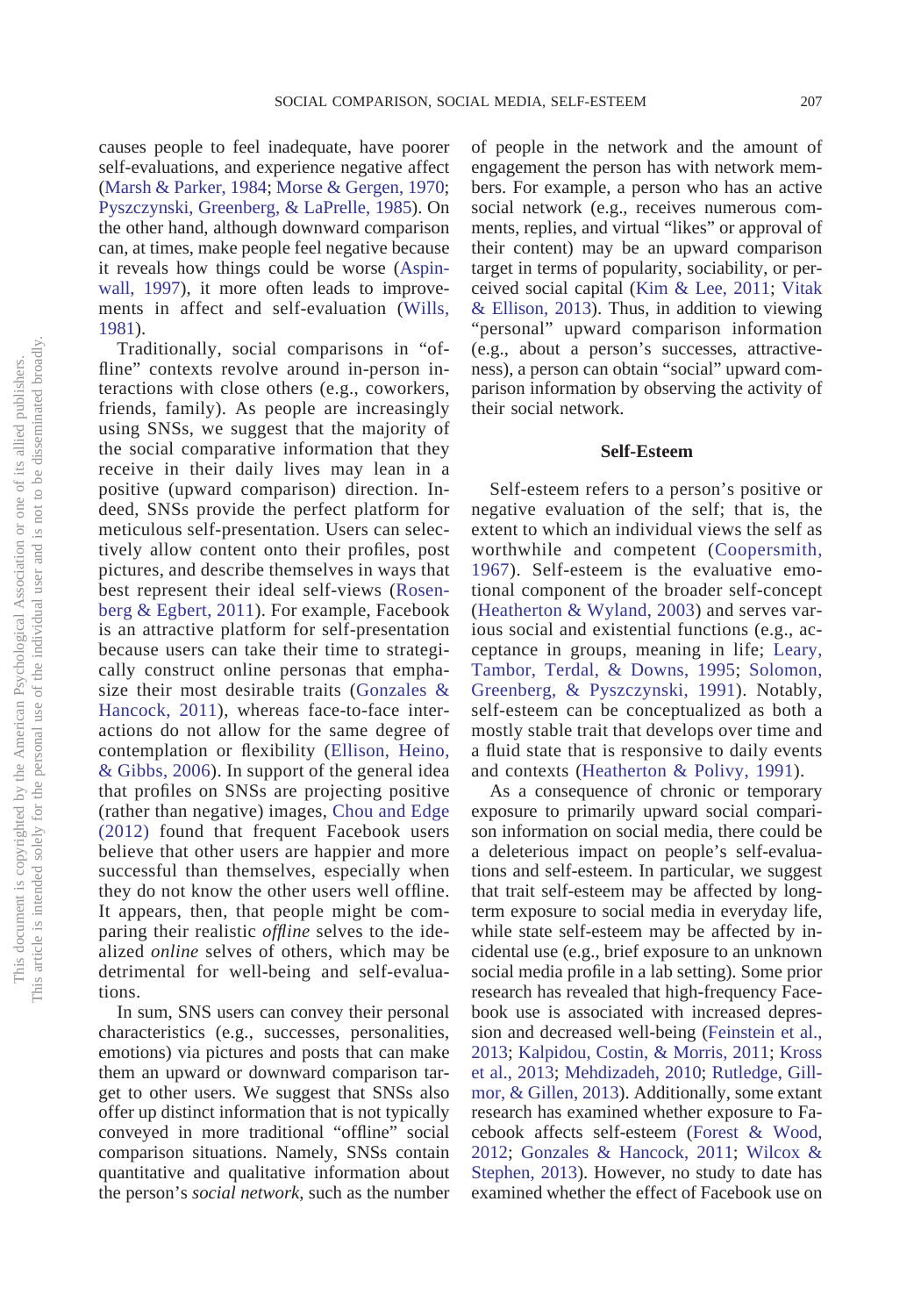self-esteem is mediated by social comparison processes.

#### **Current Research**

Given the prominent role of SNSs in modern daily communication and the selfpresentation biases they entail, it is important for researchers to understand the potential contribution of SNSs to upward social comparisons and their consequences on users' well-being. As prior research has shown that people tend to believe that other social media users have better lives than they do [\(Chou &](#page-14-9) [Edge, 2012\)](#page-14-9), it stands to reason that, all else equal, people who use Facebook most frequently should have the most exposure to such upward social comparisons. Moreover, prior research in offline contexts has shown that exposure to upward social comparison information can increase negative affect and deflate self-views [\(Brown, Novick, Lord, &](#page-14-13) [Richard, 1992;](#page-14-13) [Cash, Cash, & Butters, 1983;](#page-14-14) [Morse & Gergen, 1970;](#page-15-4) [Pyszczynski et al.,](#page-15-5) [1985;](#page-15-5) [Thornton & Moore, 1993;](#page-16-9) [Wheeler &](#page-16-10) [Miyake, 1992\)](#page-16-10). More directly relevant to the current research, prior studies have shown that people who make social comparisons on social media report greater depressive symptoms [\(Feinstein et al., 2013\)](#page-14-11) and evaluate their current self as being more discrepant from their ideal self [\(Haferkamp & Kramer,](#page-14-2) [2011\)](#page-14-2), and also that people who spend more time on Facebook tend to have lower wellbeing [\(Kalpidou et al., 2011;](#page-15-11) [Mehdizadeh,](#page-15-13) [2010;](#page-15-13) see also [Kross et al., 2013\)](#page-15-12).

Integrating these prior results and ideas together, we anticipated that people who used Facebook most frequently would have poorer self-esteem and that this relationship would be mediated by upward social comparison on Facebook. We tested this hypothesis across two studies, one correlational and one experimental. The correlational study tested the proposed meditational model by examining the relationship between chronic Facebook use and trait self-esteem. The experimental study manipulated the proposed mediator social comparison on Facebook—and tested the effects of short-term Facebook use on state self-esteem.

### **Overview of Study 1**

In Study 1, we used a correlational approach to determine whether people who have greater exposure to upward social comparisons via SNSs have lower trait self-esteem. College student participants completed a series of questionnaires pertaining to their Facebook use, selfesteem, and extent to which they made upward versus downward social comparisons on Facebook. First, we operationalized exposure to SNSs as frequency of Facebook use because it is the most common measure of Facebook use in the literature and because it is more directly relevant to chronic exposure to SNSs and upward comparison information than are other measures of Facebook use (e.g., number of friends in network, intensity or depth of use). Second, to assess self-esteem, we used the validated Rosenberg Self-Esteem Scale [\(Rosen](#page-15-15)[berg, 1965\)](#page-15-15), which assesses a person's global evaluations of themselves (e.g., "I feel that I am a person of worth, at least on an equal plane to others"). Third, to assess social comparison exposure, we asked participants about the extent to which they tend to focus on people who are better off and worse off than themselves on Facebook.

# **Overview of Study 2**

In Study 2, we used an experimental approach to examine whether temporary exposure to social media-based social comparison information would impact state self-esteem and selfevaluations. The goal was to provide experimental evidence for the role of upward social comparisons in affecting well-being and selfevaluations. In the study, participants were exposed to fictitious social media profiles that varied in terms of whether the information conveyed an upward or downward social comparison status. Moreover, we also attempted to shed some light on what category of information in others' SNS profiles might be critical for impacting self-esteem and self-evaluations by including both personal (e.g., pictures and status updates displaying personal characteristics) and social (e.g., number of "likes" and comments displaying social network connections) information to convey upward or downward comparison status.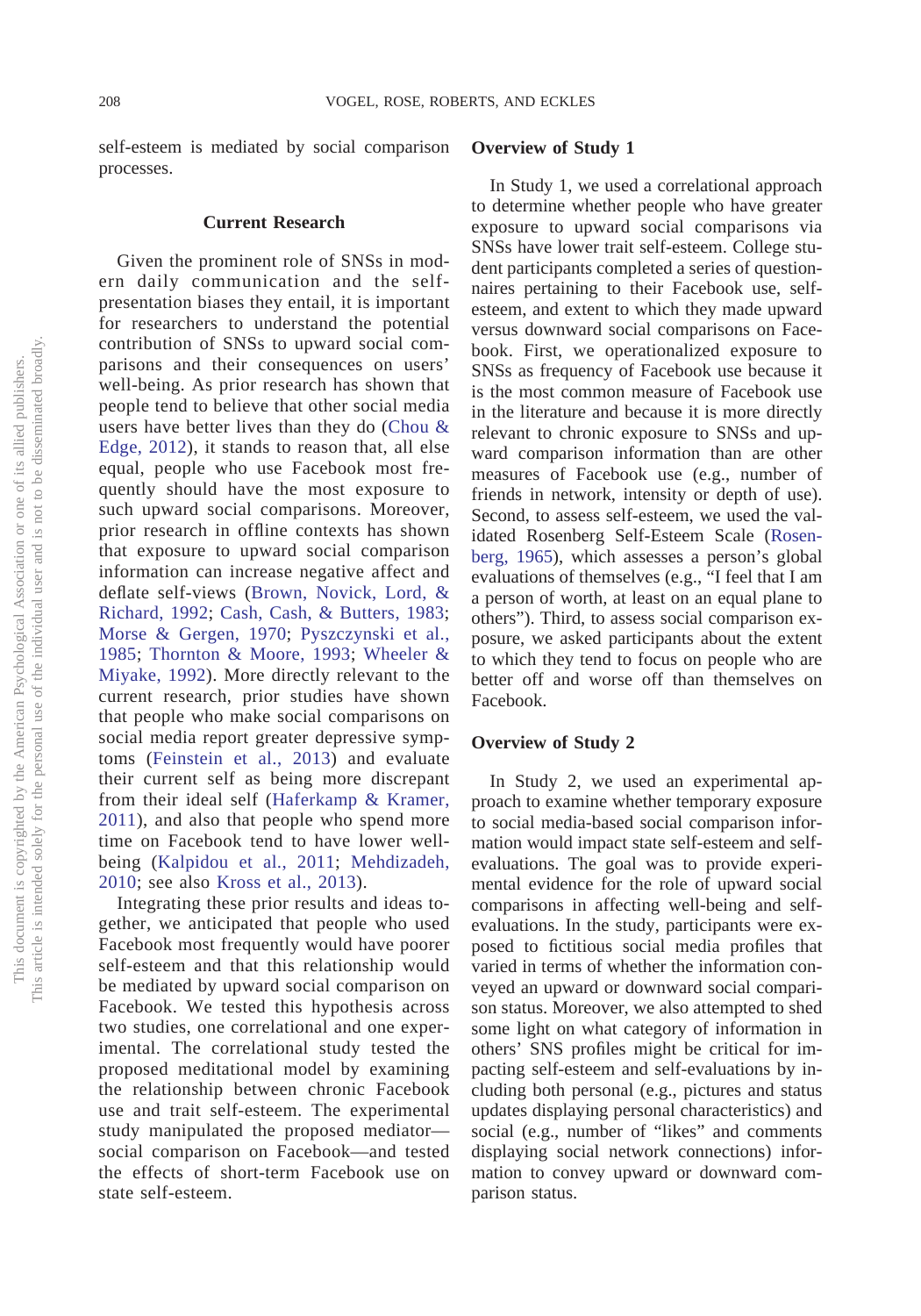### **Study 1**

### **Method**

**Participants.** Participants were 145 undergraduates (106 female) from a Midwestern university in the United States who participated in exchange for course credit. The median age was 19.00 ( $M = 19.64$ ,  $SD = 2.87$ ). The racial makeup of the sample was 64.1% White, 22.8% Black, 4.1% Asian, 1.4% American Indian or Alaskan Native, 4.8% mixed race, and 2.8% unknown race(s).

**Procedure and Measures.** Participants came to the lab for a larger study involving social media use in college students, and all portions were completed on computers using MediaLab software [\(Jarvis, 2008\)](#page-15-16). Most relevant to the present manuscript, participants were asked about their social media use, selfesteem, and extent of upward versus downward social comparisons on Facebook. Measures that examine these constructs are described below. Upon completion of the questionnaires (in the order described below), participants were thanked and debriefed.

*Facebook use.* To assess Facebook use, we asked the following questions related to participants' frequency of use (derived from [Rouis, Limayem, & Salehi-Sangari, 2011\)](#page-15-17): "How often do you use Facebook?"  $(1 =$ *never*;  $5 = very often$ ; "How often do you update your Facebook status?"  $(1 = never or$  $almost never; 2 = once a year; 3 = once a$  $month; 4 = once a week; 5 = once a day; 6 =$ *multiple times a day*); "How often do you comment on others' Facebook profiles?"  $(1 =$  $never or almost never; 2 = once a year; 3 =$  $\omega$ *once a month*;  $4 =$  *once a week*;  $5 =$  *once a* day;  $6 = \text{multiple times a day}$ ; and "Approximately how many hours per week do you spend on Facebook?" (open-ended response). Responses to these measures were standardized, and reliability and factor analyses were conducted. Importantly, a factor analysis using maximum likelihood extraction showed that all items loaded onto a single factor (eigenvalue  $= 2.28$ ; 56.99% of variance explained) and a reliability analysis revealed that the items were highly related ( $\alpha = .85$ ). Subsequently, an overall index of "Frequency of Facebook Use" was created.<sup>1</sup>

*Social comparisons on Facebook.* To assess participants' upward and downward comparison tendencies on Facebook, we asked: "When comparing yourself to others on Facebook, to what extent do you focus on people who are better off than you?" and "When comparing yourself to others on Facebook, to what extent do you focus on people who are worse off than you?"  $(1 = not at all; 5 = a great)$ *deal*).

*Rosenberg Self-Esteem Scale.* To assess trait self-esteem, we used the *Rosenberg Self-Esteem Scale* [\(Rosenberg, 1965\)](#page-15-15). For this inventory, participants indicated their agreement with 10 statements on 7-point Likert type scales  $(1 = not at all true; 7 = very true)$ . Sample items include "I feel that I am a person of worth, at least on an equal plane to others" and "All in all, I am inclined to feel that I am a failure"  $(\alpha = .87; M = 5.80, SD = 1.01).$ 

# **Results and Discussion**

[Table 1](#page-4-0) displays the correlations among the key dependent measures. Critically, as expected, frequency of Facebook use was negatively correlated with self-esteem,  $r(143)$  =  $-.20, p = .02$ , where participants with more exposure to Facebook tended to evaluate themselves more poorly. Frequency of Facebook use was also associated with an increase in the extent to which participants reported making social comparisons on Facebook, both upward ( $r = .26$ ,  $p < .01$ ) and downward

<sup>&</sup>lt;sup>1</sup> As stated in the introduction, there are several ways to assess Facebook use; thus, a variety of other measures were included in the study—the majority of which are beyond the scope of the current manuscript. Of note, a potentially relevant construct that we assessed was intensity of Facebook use via the *Bergen Facebook Addiction Scale* [\(Andre](#page-14-15)[assen et al., 2012\)](#page-14-15). For this inventory, participants indicate their agreement with six statements on 5-point Likert-type scales  $(1 = \text{very rarely}; 5 = \text{very often})$ , such as "You have tried to cut down on the use of Facebook without success" and "You become restless or troubled if you are prohibited from using Facebook." In the current manuscript, the Facebook addiction measure was deemed to be less theoretically relevant to our ideas about amount of use leading to increased exposure to upward comparison information. It is notable, though, that Facebook frequency of use and addiction were highly correlated ( $r = .65$ ,  $p < .01$ ) and had comparable relationships with our other measures, such as self-esteem and amount of upward and downward comparisons on Facebook. We return to the issue of how to best conceptualize Facebook use in the General Discussion.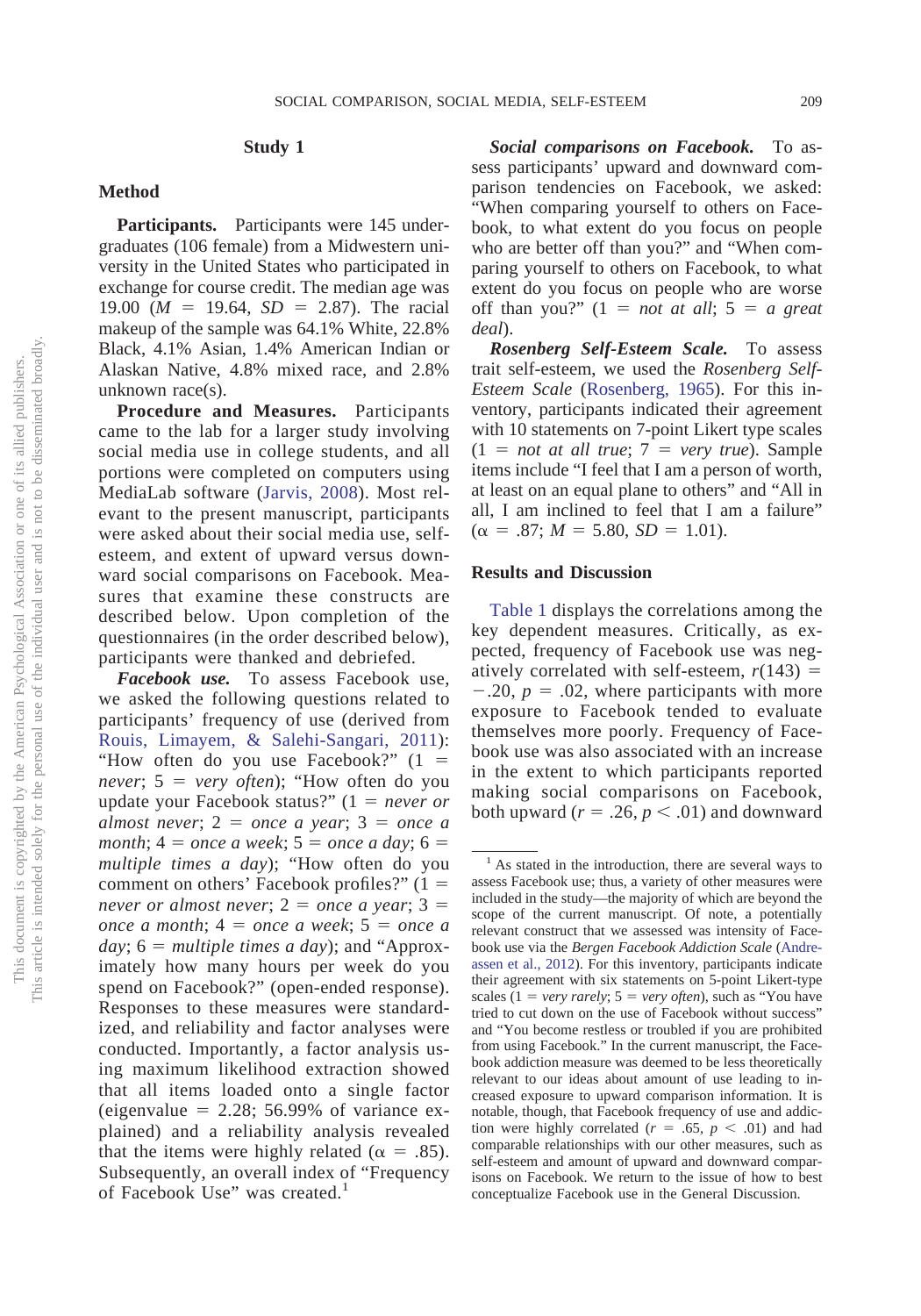<span id="page-4-0"></span>Table 1 *Correlations Between Key Measures in Study 1*

|                     | Facebook<br>use | Self-esteem | Upward<br>comparison | Downward<br>comparison |  |
|---------------------|-----------------|-------------|----------------------|------------------------|--|
| Facebook use        |                 | $-.20^*$    | $.26***$             | $.20***$               |  |
| Self-esteem         |                 |             | $-35**$              | $-.30***$              |  |
| Upward comparison   |                 |             |                      | $.66***$               |  |
| Downward comparison |                 |             |                      |                        |  |

 $p \leq .05.$  \*\*  $p \leq .01.$ 

 $(r = .20, p = .02)$ . That is, participants who used Facebook the most tended to report a greater extent of both upward and downward social comparisons. However, consistent with our hypotheses, a paired samples *t* test showed that, on average, people reported more upward social comparisons on Facebook ( $M = 2.17$ ,  $SD = 1.11$ ) than downward social comparisons  $(M = 1.92, SD = 0.98)$ ,  $t(144) = 3.40, p = .001, d = .29.$ 

Next, to determine whether the effect of Facebook use on self-esteem was mediated by increased upward social comparisons via Facebook, a path and bootstrapping analysis was conducted using methods described by [Preacher and Hayes \(2008\),](#page-15-18) yielding unstandardized regression coefficients for the pathways analyzed. The independent variable for these analyses was frequency of Facebook use; the dependent variable was self-esteem, and the mediators were the extent of upward and downward social comparison. As can be seen in [Figure 1,](#page-5-0) frequency of Facebook use was a significant predictor of self-esteem  $(b = -.24, t = -2.45, p < .02)$ , indicating that participants high in Facebook use had lower self-esteem. Results also showed that frequency of Facebook use was a positive predictor of both the extent of upward comparisons  $(b = .34, t = 3.15, p < .01)$  and downward comparisons  $(b = .23, t = 2.43,$  $p < .02$ ), although the relationship was stronger for upward comparisons. Upward comparisons on Facebook also predicted lower selfesteem  $(b = -.22, t = -2.32, p = .02)$ . However, downward comparisons on Facebook did not predict self-esteem  $(b = -.12,$  $t = -1.13$ ,  $p = .26$ ).<sup>2</sup> Critically, inclusion of the mediators (upward and downward social comparison on Facebook) reduced the significance of the path between frequency of Fa-

cebook use and self-esteem ( $b = -.14$ ,  $t =$  $-1.43$ ,  $p = .15$ ), providing evidence that the path between frequency of Facebook use and self-esteem is significantly mediated by the extent of exposure to upward social comparisons on Facebook. Moreover, an acceleratedbiased-corrected bootstrap analysis using 5,000 resamples [\(Preacher & Hayes, 2008\)](#page-15-18) showed that the mediation path through upward comparisons on Facebook was significant (95% CI:  $-.18, -.013$ ) but that the mediation path through downward comparisons was not significant  $(95\% \text{ CI: } -.12, .02)$ . Overall, frequency of Facebook use explained 14% of the variance in self-esteem (through direct and indirect paths),  $F(3, 141) = 7.84$ ,  $p < .01$ . Importantly, without the addition of the mediators in the model, frequency of Facebook use only accounted for 4% of the

<sup>2</sup> It is notable that degree of upward comparisons and downward comparisons were both negatively correlated with self-esteem (see [Table 1\)](#page-4-0). One might expect that upward comparisons should be associated with poorer selfesteem (as demonstrated) but that downward comparisons should be associated with better self-esteem (which was not demonstrated). Although that pattern might be sensible, prior work does show that sometimes downward comparisons facilitate poorer self-evaluations in the same way that upward comparisons do. This is particularly true if the target person is viewed as similar to the self, which may be the case on Facebook where most "friends" tend to be similar others around the user's same age. Thus, when viewing downward comparison targets on Facebook, rather than thinking "At least I'm not like them" and feeling better about themselves, a person might think "If I'm not careful, I could turn out like them" and feel worse about themselves [\(Mussweiler, Ruter, & Epstude, 2004\)](#page-15-19). Of course, upward comparison information appears to be most relevant when examined simultaneously in the model—suggesting that more psychological and statistical weight is placed upon upward social comparison information in the context of self-evaluations.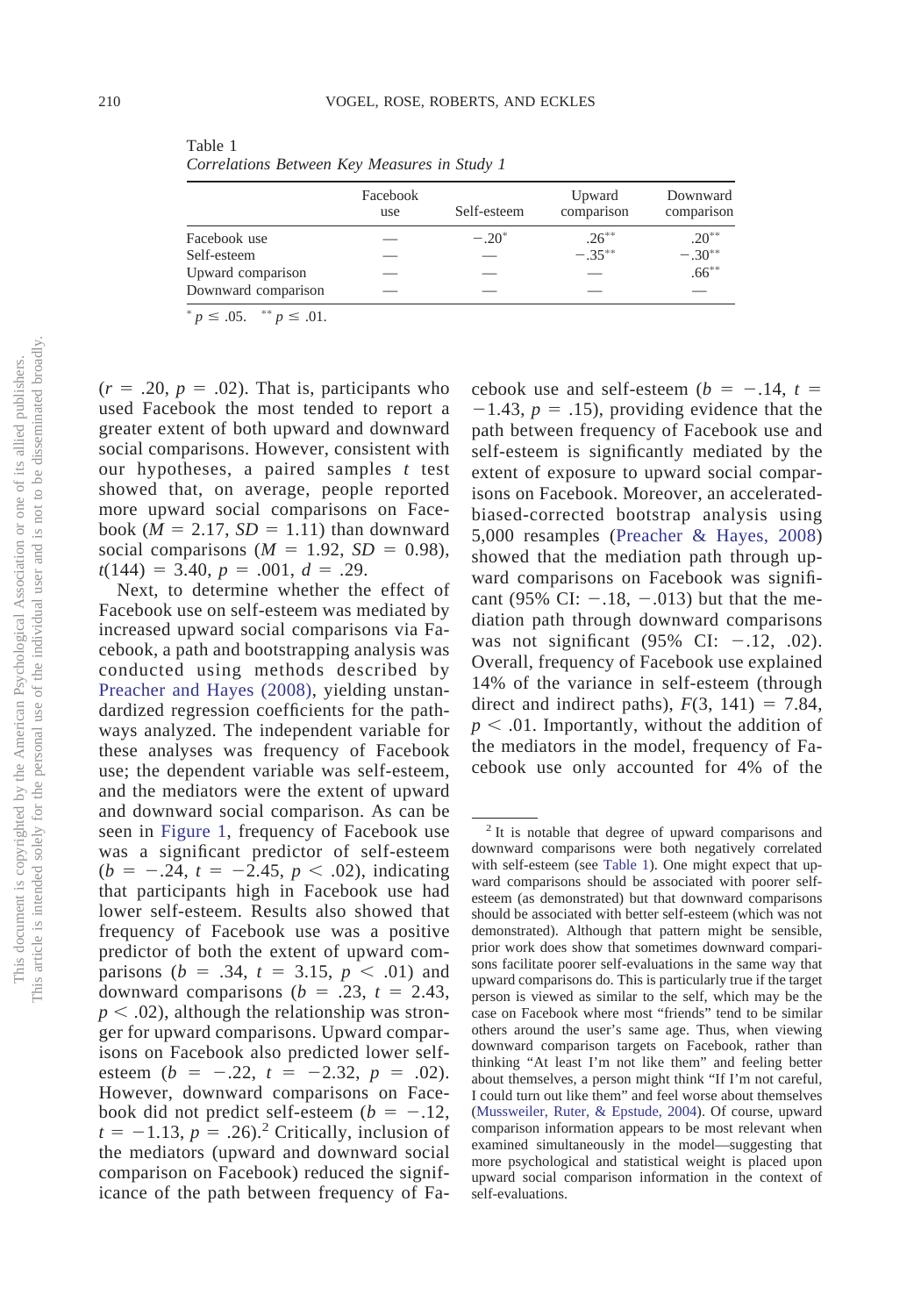

<span id="page-5-0"></span>*Figure 1.* Mediation of the relationship between Facebook use (IV) and self-esteem (DV) through the extent of upward and downward social comparisons in Study 1. Coefficients were derived from a bootstrap procedure [\(Preacher & Hayes, 2008\)](#page-15-18). Coefficients in parentheses are for the influence of the IV on the DV when controlling for the mediator ( $p \le 0.05$ ; \*\*  $p \le 0.01$ ).

variance in self-esteem,  $F(1, 143) = 6.01$ ,  $p = .02.^3$ 

#### **Study 2**

Study 1 provided support for the idea that frequent users of social media have lower selfesteem and that this is mediated by exposure to upward social comparisons. However, as Study 1 is correlational, the causal relationship between the variables is unclear. Although it is our contention that self-esteem is lowered among high frequency users because of more upward social comparisons via social media, other causal pathways are possible. For instance, it could be that people with low self-esteem differ in their social media use and exposure to upward social comparisons (e.g., [Forest & Wood,](#page-14-12) [2012;](#page-14-12) see also [Seidman, 2013;](#page-16-11) [Steinfield, Elli](#page-16-12)[son, & Lampe, 2008\)](#page-16-12). Although there is reason to suspect that Facebook use precedes changes in affect and well-being (see [Kross et al., 2013\)](#page-15-12), Study 2 used an experimental approach to examine whether temporary exposure to social media-based comparisons has an impact on selfevaluations and state self-esteem. Thus, the goal of Study 2 was to manipulate the social comparison mechanism explored in Study 1 to provide direct experimental evidence of its causal impact on self-evaluations.

Participants came to the lab for a study on person perception in the context of social media and viewed an SNS profile that we designed to vary across a couple dimensions. As alluded to in the introduction, we manipulated social media profile content in two distinct ways to convey upward or downward directional status: (a) through "personal" content ostensibly posted by the user him/herself (e.g., photos and status

updates conveying the user's personal attributes, notably whether they engage in healthy or unhealthy behaviors) and (b) through "social" content ostensibly posted by the user's social network (e.g., comments and virtual "likes" conveying the user's popularity and social connectedness). Thus, participants read one of four fictitious social media profiles, resulting in a 2 (personal user content conveying upward

<sup>3</sup> As prior research has shown that females have lower self-esteem and greater use of social media [\(Joinson, 2008;](#page-15-20) [Kling, Hyde, Showers, & Buswell, 1999;](#page-15-21) [Tufekci, 2008\)](#page-16-13), we examined whether participant sex was related to our key dependent measures. Indeed, female participants had lower self-esteem  $(r = -.21, p < .02)$  and more frequent Facebook use  $(r = .24, p < .01)$ . However, when entered as a covariate in our main analyses, the results did not change. First, none of the zero-order correlations reported in [Table](#page-4-0) [1](#page-4-0) changed in significance (all  $rs$  > |.16|,  $ps \leq .05$ ). Second, when entered into the bootstrap and path analysis, participant sex was a significant covariate  $(b = -.39, t = -2.22,$  $p = .03$ ). Importantly, however, the main findings of the path and bootstrap analysis do not differ when participant sex is included as a covariate. Indeed, the following continue to be true for the path and bootstrapping analysis with participant sex entered as a covariate: Facebook use predicted self-esteem  $(b = -.19, t = -1.92, p = .05)$ ; Facebook use predicted upward social comparison ( $b = .34$ ,  $t =$ 3.04,  $p < .01$ ) and downward social comparison ( $b = .24$ ,  $t = 2.45$ ,  $p < .02$ ); upward social comparison predicted self-esteem  $(b = -.21, t = -2.28, p = .02)$  but downward social comparison did not ( $b = -.13$ ,  $t = -1.25$ ,  $p = .21$ ); controlling for upward and downward social comparison reduced the significance of the path between Facebook use and self-esteem  $(bs = -.19 \text{ vs. } -.09, ts = -1.92 \text{ vs. }$  $-0.90$ ,  $ps = .05$  vs. .37); the mediation path through upward comparisons was significant (95% CI:  $-.18, -.004$ ) and the mediation path through downward comparisons was not significant (95% CI:  $-.13, .02$ ); and, finally, the overall model accounted for 17% of the variance through direct and indirect paths,  $F(4, 140) = 7.28$ ,  $p < .01$ , which was more than the 4% accounted for without the inclusion of the mediators in the model.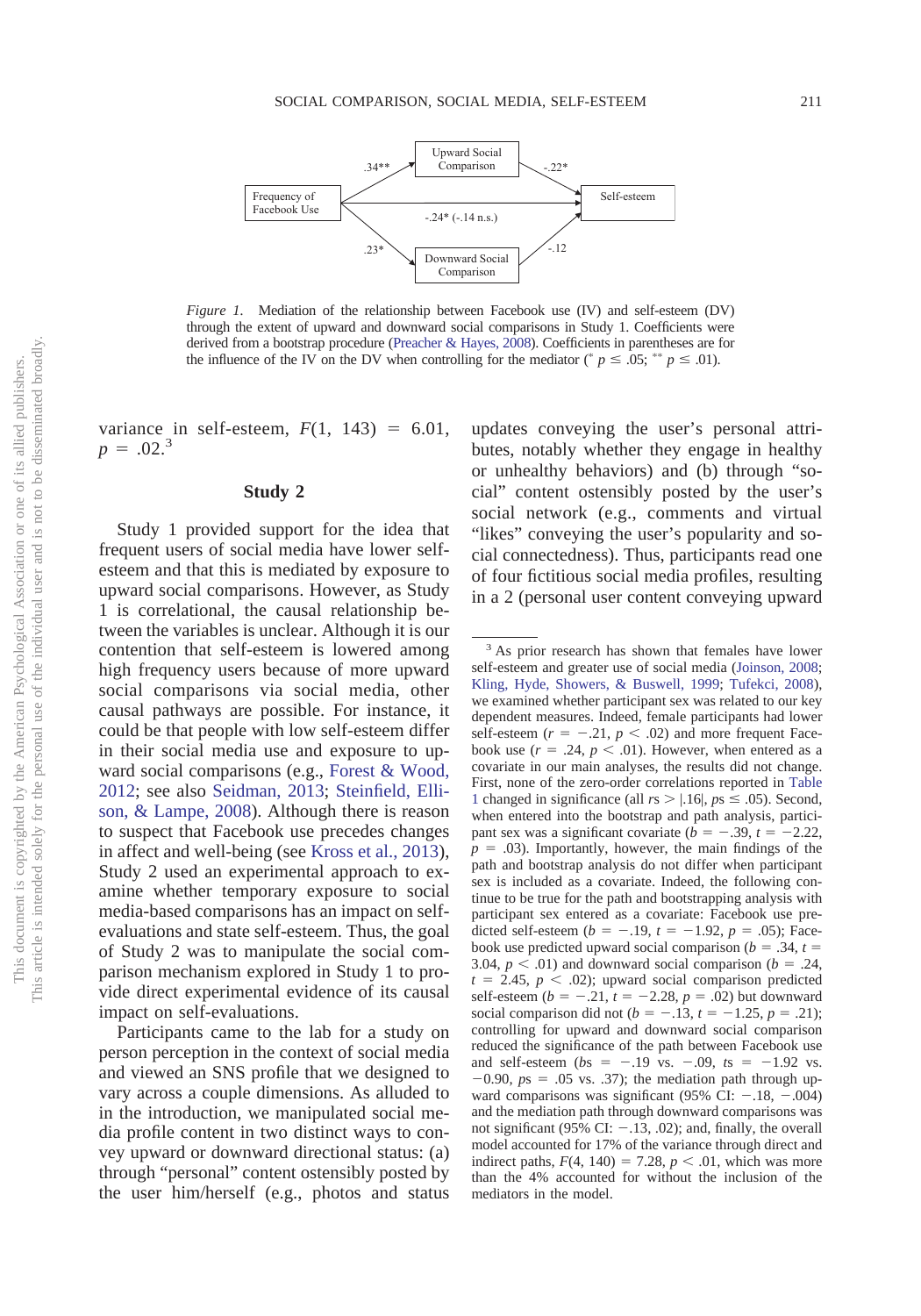or downward status)  $\times$  2 (social network content conveying upward or downward status) completely between-participants design. Immediately after viewing the profile, participants rated their state self-esteem and also made relevant trait-based evaluations of the target person and themselves.

Consistent with prior research that has examined social comparison in the context of social media [\(Haferkamp & Kramer, 2011;](#page-14-2) but see General Discussion for more on how our study differs from this prior research), we hypothesized that temporary exposure to profiles with upward comparison information—regardless of whether the content was personal or social in nature—would be associated with poorer selfevaluations and lower state self-esteem. However, we also reasoned that there could be important differences based on whether the content was personal or from the social network. Namely, we thought it possible that social network content could be more impactful because (a) SNSs like Facebook tend to be oriented toward networking, popularity, and building social capital and hence users could be particularly attuned to this information in others' profiles [\(Kim & Lee, 2011;](#page-15-7) [Steinfield et al.,](#page-16-12) [2008\)](#page-16-12), (b) feedback from others (i.e., comments, "Likes") on SNSs can be very powerful in terms of the effect on well-being [\(Valken](#page-16-14)[burg, Peter, & Schouten, 2006\)](#page-16-14), and (c) social network activity may be perceived as more reliable and diagnostic than self-generated content because a user can modify his or her own content to portray the self in a positive light whereas information from others is more objective and impartial [\(Walther & Parks, 2002;](#page-16-15) [Walther, Van Der Heide, Hamel, & Shulman,](#page-16-16) [2009\)](#page-16-16).

# **Method**

**Participants and design.** Participants were 128 undergraduates (94 female) from the same university as Study 1 who also participated in exchange for course credit. The median age was 19.00 ( $M = 19.08$ ,  $SD = 1.63$ ). The sample was 61.7% White, 17.2%, Black, 3.9% Asian, .8% American Indian or Alaskan Native, 12.5% mixed race, and 3.9% unknown race(s). Participants were randomly assigned to one cell in a 2 (user content: upward-healthy or downwardunhealthy)  $\times$  2 (social network content: up-

ward-active or downward-inactive) completely between-participants design. Said differently, participants learned the following information about the target person: (a) he or she was an upward comparison on user content and social network content; (b) he or she was an upward comparison on user content but a downward comparison on social network content; (c) he or she was a downward comparison on user content but an upward comparison on social network content; or (d) he or she was a downward comparison on user content and social network content.

**Manipulations, measures, and procedure.** Participants signed up to take part in a study about social media and person perception. All portions were completed on computers using MediaLab software [\(Jarvis, 2008\)](#page-15-16). Upon arrival in the lab, participants were told that we were interested in people's perceptions of others in the context of social media. Participants then viewed a social media profile created by the researchers that purportedly belonged to another student of their same sex at their university. Participants spent three minutes viewing the profile and were told to remember details about the target person.

The characteristics of the profile were manipulated along two key dimensions. First, to manipulate the user content to convey upward or downward comparative information, the target profile was either portrayed as engaging in healthy behaviors (upward comparison) or unhealthy behaviors (downward comparison) that would presumably affect the target person's fitness, attractiveness, well-being, and vitality. We chose this dimension because health, appearance, and fitness were deemed to be important for young college students. Indeed, in a pilot test of 14 undergraduate students, these dimensions were reported to be important aspects of their lives  $(M = 4.18, SD = 0.65,$ where  $1 = not at all important and 5 = very$  $$ when compared with the midpoint of the scale). More specifically for this manipulation, the target person's posts included a picture of a dinner he or she made (healthy or unhealthy for upward or downward comparison, respectively), a status announcing a new personal record in either running (upward-healthy) or an online game (downward-unhealthy), a status update and a scenic photo from a family vacation that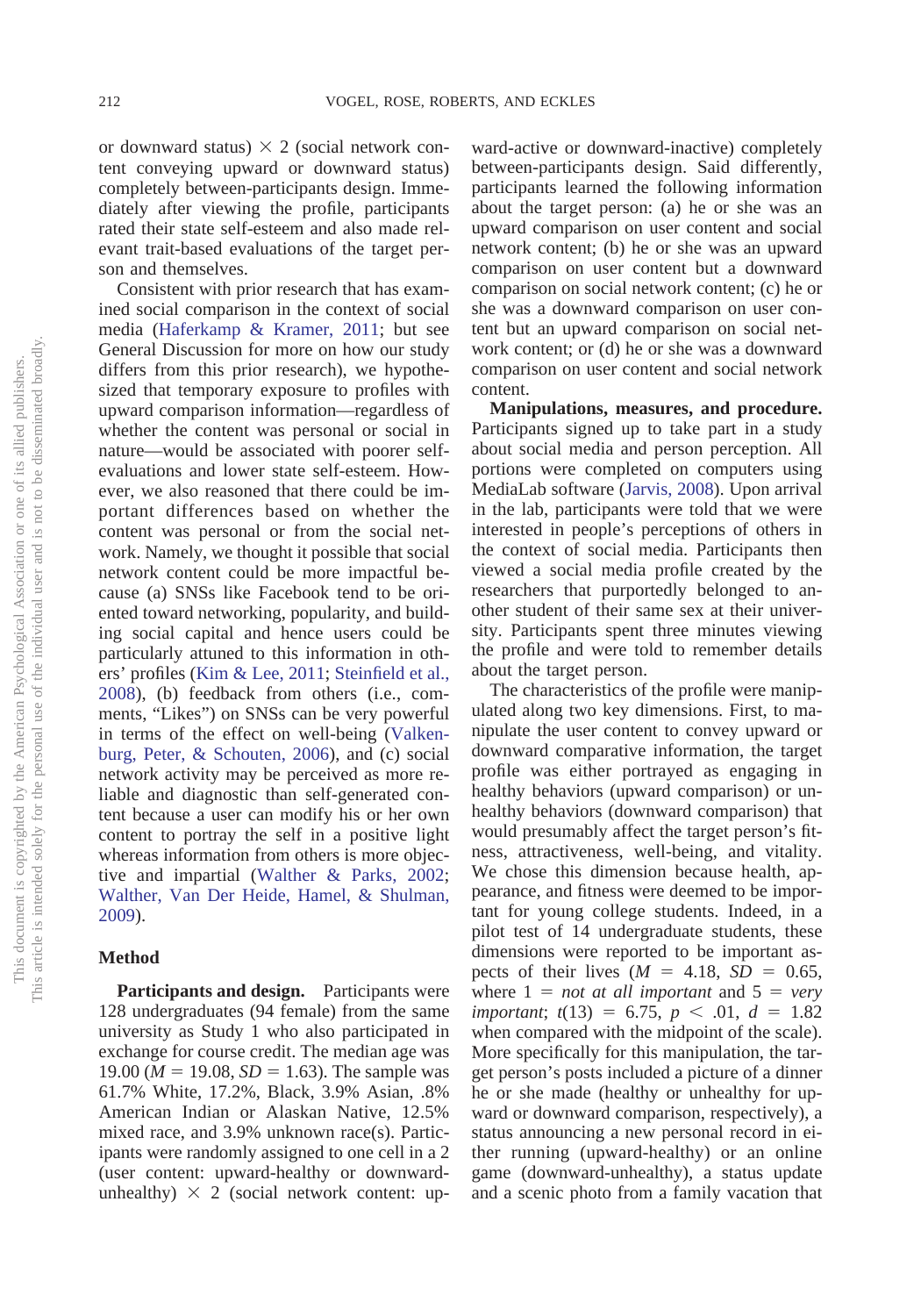involved hiking (upward-healthy) or relaxing on the beach (downward-unhealthy), and a status about recent volunteer work that consisted of building houses (upward-healthy) or reading to children (downward-unhealthy).

Second, to manipulate social network content, the target profile either had high network member activity (upward-high activity) or low activity (downward-low activity). For example, when the target posted a photograph of recent vacation activity, the social network either had a large number of "likes" and comments attached to the photograph (upward-high activity) or a small number of "likes" and comments (downward-low activity). Posts in the "high activity" condition received 8 to 15 "likes" and 2 to 4 comments, whereas posts in the "low activity" condition received 1 to 3 "likes" and 0 to 2 comments. Notably, comments were always positive but also somewhat generic (e.g., "Sounds cool!"; "Awesome").

Aside from what is discussed above, the social media profiles were otherwise identical across the four conditions. For instance, the name, interests, number of friends, and other content did not vary. Additionally, the profile picture was kept constant across experimental conditions and depicted the face of either a male or female student, both in their early 20s, who consented to have their pictures used in the experiment. Finally, all conditions included four identical "filler" posts to enhance the realism of the profiles. Two of the filler posts were from friends, one was a status update about a concert, and one was a picture of autumn trees with the caption "I love fall." The content of the filler posts was intended to be neutral with regard to health, activity level, and fitness. After viewing the profile, participants completed the main dependent measures.

*State Self-Esteem Scale.* To assess temporary changes in self-esteem, we used the *State Self-Esteem Scale* [\(Heatherton & Polivy, 1991\)](#page-15-10). For each of 20 items, participants responded on 5-point scales  $(1 = not at all; 5 = extremely)$ . Sample items included "I feel confident about my abilities," "I feel good about myself," and "I feel inferior to others at this moment."

*Target and self-evaluations.* In addition to our primary measure of state self-esteem, participants also made relevant domain-specific evaluations of themselves and the target person. In particular, using  $7$ -point scales  $(1 = not$ 

*all*; 7 = *extremely*), participants judged the extent to which the target person and themselves were attractive, healthy, fit, likable, and popular. These dimensions were chosen because they were most relevant to our manipulations.

# **Results and Discussion**

**State self-esteem.** To examine the impact of the manipulations on our state self-esteem measure, the set of state self-esteem items was collapsed ( $\alpha$  = .90) and submitted to a 2 (user content: upward-healthy or downward-unhealthy)  $\times$  2 (social network content: upwardhigh activity or downward-low activity) between-participants ANOVA. See [Table 2.](#page-7-0) Our core hypothesis was that participants would have lower state self-esteem after temporary exposure to the upward comparison target than the downward comparison target. Recall that we also thought it was possible that the social network content manipulation might produce a stronger main effect difference than the user content manipulation.

As expected, there was a significant main effect of social network content,  $F(1, 124)$  = 3.76,  $p = .05$ ,  $\eta_p^2 = .03$ . Participants had lower state self-esteem after exposure to the target with the high activity social network (upward comparison;  $M = 3.53$ ,  $SD = 0.60$ ) than the low activity social network (downward comparison;

<span id="page-7-0"></span>Table 2

*Main Dependent Measures as a Function of User Content and Social Network Content in Study 2*

|                    | Social network content  |      |                           |      |  |
|--------------------|-------------------------|------|---------------------------|------|--|
| User content and   | Upward-high<br>activity |      | Downward-<br>low activity |      |  |
| measure            | M                       | SD   | M                         | SD   |  |
| Upward-healthy     |                         |      |                           |      |  |
| State self-esteem  | 3.51                    | 0.65 | 3.65                      | 0.64 |  |
| Self-rating        | 4.39                    | 0.92 | 4.70                      | 0.86 |  |
| Target rating      | 5.39                    | 0.76 | 5.35                      | 0.82 |  |
| Downward-unhealthy |                         |      |                           |      |  |
| State self-esteem  | 3.55                    | 0.55 | 3.83                      | 0.62 |  |
| Self-rating        | 4.61                    | 0.78 | 4.91                      | 0.81 |  |
| Target rating      | 4.81                    | 0.69 | 4.78                      | 0.85 |  |

*Note.* State self-esteem items were rated on 5-point scales  $(1 = not at all; 5 = extremely)$ , where higher numbers indicate better temporary self-esteem. Self and target ratings were aggregated from evaluations of how attractive, fit, popular, likeable, and healthy each was on 7-point scales  $(1 = not at all; 7 = extremely).$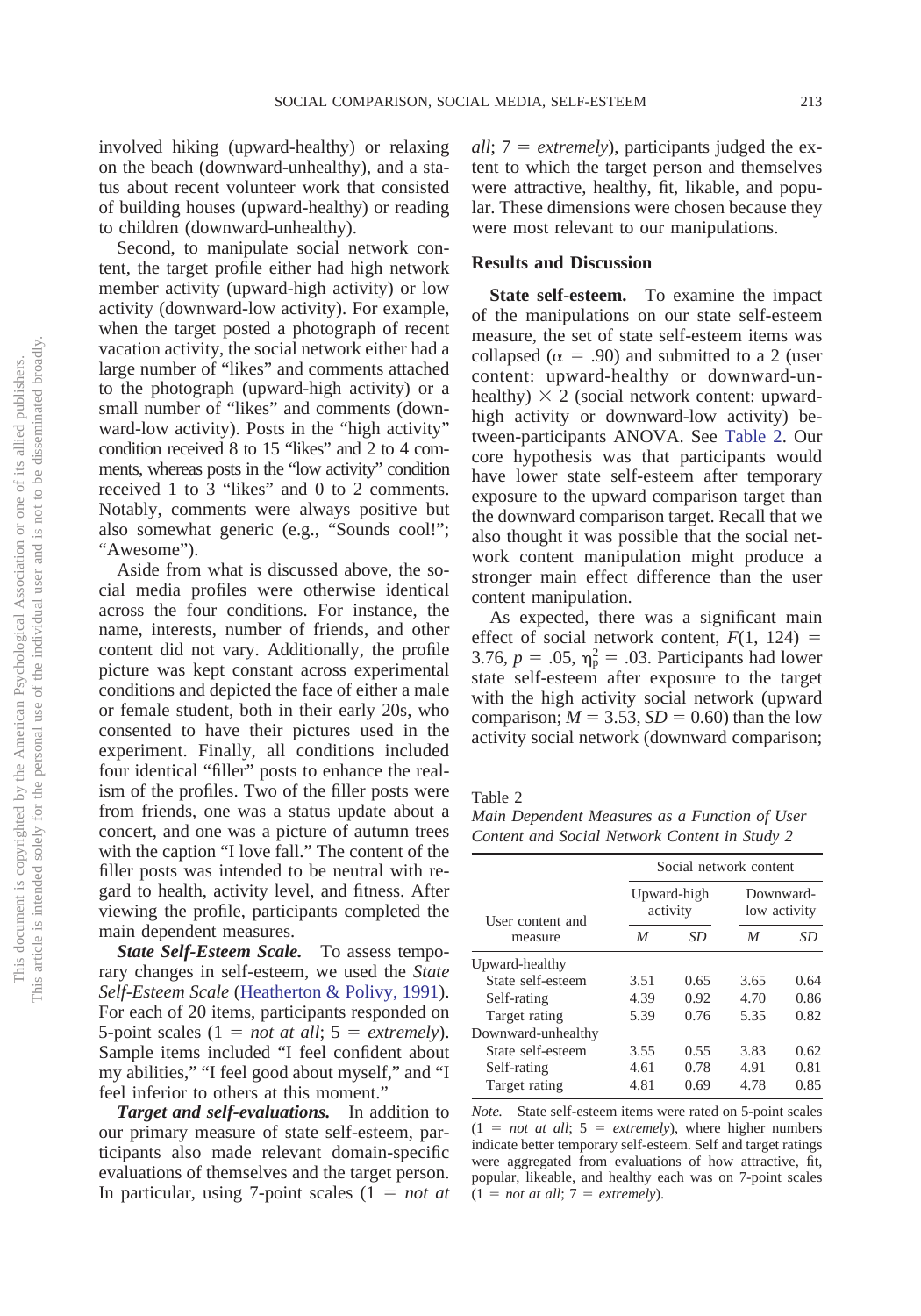$M = 3.74$ ,  $SD = 0.63$ ),  $d = .34$ . However, the main effect for user content was not significant,  $F(1, 124) = 1.17, p = .28, \eta_p^2 = .01$ , suggesting that state self-esteem was not affected upon learning about a target person who was an upward versus downward comparison target on personal characteristics related to health and fitness. Finally, the user content  $\times$  social network content interaction was also not significant,  $F(1, 124) = .48$ ,  $p = .49$ ,  $\eta_p^2 = .004$ , suggesting that the combinations of upward versus downward comparison status across the user and social network content were not critical for state self-esteem.

**Target and self-evaluations.** Recall that participants also made specific evaluations of themselves and the target person in terms of attractiveness, healthiness, fitness, likability, and popularity. Ratings on the set of items were related and collapsed separately for the target  $(\alpha = .67)$  and the self  $(\alpha = .71)$  for analysis purposes. These aggregated ratings were then submitted to a 2 (user content: upward-healthy or downward-unhealthy)  $\times$  2 (social network content: upward-high activity or downward-low activity)  $\times$  2 (source: target or self) mixedmodel ANOVA, with the last factor as a withinparticipants variable. See [Table 2.](#page-7-0)

Consistent with the state self-esteem variable, our core hypothesis was that participants would rate the self and target differently as a function of upward or downward comparison standing on both the user content and social network

content variables—again with the possibility that the social network content variable could produce a stronger difference between the downward and upward comparison conditions. As the interaction effects (particularly the twoway interactions) are proximal and most relevant to hypotheses, we begin by discussing these. The three-way interaction (source  $\times$  user content  $\times$  social network content) was not significant,  $F(1, 124) = .001$ ,  $p = .98$ ,  $\eta_p^2 < .00$ , which rules out that there were any asymmetries between social network and user content in terms of self versus target rating differences. Critical to our hypothesis, there was a significant source  $\times$  user content interaction,  $F(1,$  $124$ ) = 14.20,  $p < .01$ ,  $\eta_p^2 = .10$ . As can be seen in [Figure 2,](#page-8-0) target ratings  $(M = 5.37, SD =$ 0.78) were more positive than self-ratings  $(M =$ 4.54,  $SD = 0.90$ ) in the upward-healthy comparison condition,  $t(63) = 5.14$ ,  $p < .01$ ,  $d =$ .64; on the other hand, target ratings  $(M = 4.80)$ ,  $SD = 0.77$ ) and self-ratings ( $M = 4.76$ ,  $SD =$ 0.81) did not differ from one another in the downward-unhealthy comparison condition  $t(63) = .28, p = .78, d = .04$ . Thus, it appears that when the target person had a healthy lifestyle (e.g., posted about beating a personal running record), participants saw a greater negative discrepancy between the target person and themselves on the list of positive attributes; however, when the target person had a less healthy lifestyle (e.g., posted about beating a



<span id="page-8-0"></span>*Figure 2.* Self and target ratings as a function of user content in Study 2. Higher numbers reflect more positive ratings.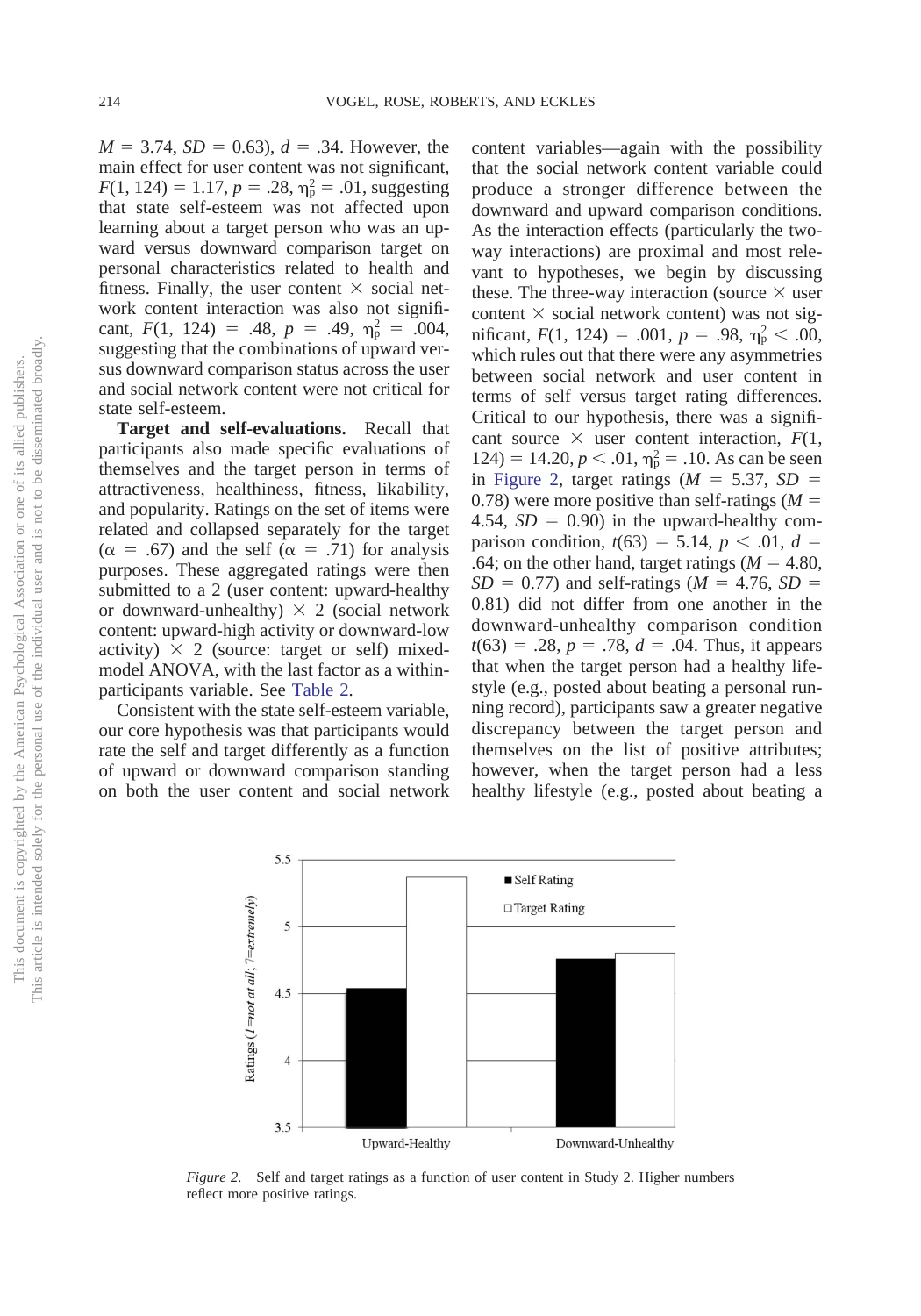personal gaming record), participants viewed themselves and the target person similarly.

Also relevant to our hypothesis, there was a marginally significant source  $\times$  social network content interaction,  $F(1, 124) = 2.49$ ,  $p = .11$ ,  $\eta_{\rm p}^2$  = .02. As can be seen in [Figure 3,](#page-9-0) the nature of this interaction was similar to that of the user content interaction (albeit somewhat weaker), where target ratings  $(M = 5.10, SD = .78)$  were more positive than self-ratings  $(M = 4.50)$ ,  $SD = 0.86$ ) in the upward-high activity condition,  $t(64) = 3.97$ ,  $p < .01$ ,  $d = .49$ . However, this effect was modulated in the downward-low activity condition, where target ratings  $(M =$ 5.07,  $SD = 0.87$ ) and self-ratings ( $M = 4.81$ ,  $SD = 0.84$ ) were only marginally different from one another,  $t(62) = 1.65$ ,  $p = .10$ ,  $d = .21$ . Thus, it appears that when the target person had a high activity social network (e.g., received more virtual likes for posted content), participants saw a greater discrepancy between the target person and themselves on the list of positive attributes; however, when the target person had a low activity social network (e.g., received fewer virtual likes for posted content), participants viewed the self and the target person relatively more similarly.

Less relevant to our core hypotheses was the user content  $\times$  social network content interaction, which was not significant  $(F(1, 124) < .00,$  $p = .99$ ,  $\eta_p^2 < .00$ ), and the main effects. It is notable that, in terms of the main effects, these are less interpretable and valuable in light of the

aforementioned higher-order interactions. Nevertheless, there was a main effect for source,  $F(1, 124) = 17.02, p < .01, \eta_{p}^{2} = .12$ , where ratings were more positive for the target overall  $(M = 5.09, SD = 0.82)$  than for the self  $(M = 10^{-10})$ 4.65,  $SD = 0.86$ ,  $d = .52$ . There was also a marginal main effect of user content, *F*(1, 124) = 3.22,  $p = .08$ ,  $\eta_{\rm p}^2 = .03$ , where ratings were more positive overall in the upwardhealthy comparison condition ( $M = 4.96$ ,  $SD =$ 0.54) than the downward-unhealthy comparison condition ( $M = 4.78$ ,  $SD = 0.58$ ),  $d = .32$ . The main effect for social network content was not significant,  $F(1, 124) = 1.90$ ,  $p = .17$ ,  $\eta_p^2 =$ .015.

In sum, it appeared that user content and, to a lesser extent, social network content both had an impact on how people judged themselves relative to the target person. In particular, as hypothesized, participants rated themselves more poorly than the target person both when the target person was healthy (i.e., was an upward comparison target on personal characteristics) and also, but to a lesser extent, when the target person had a high activity social network (i.e., was an upward comparison on social characteristics). However, when the target person was unhealthy (i.e., was a downward comparison on personal characteristics) and had a low activity social network (i.e., was a downward comparison on social characteristics), ratings of the self and the target did not differ. Thus, in terms of this set of findings, it is notable that the



<span id="page-9-0"></span>*Figure 3.* Self and target ratings as a function of social network content in Study 2. Higher numbers reflect more positive ratings.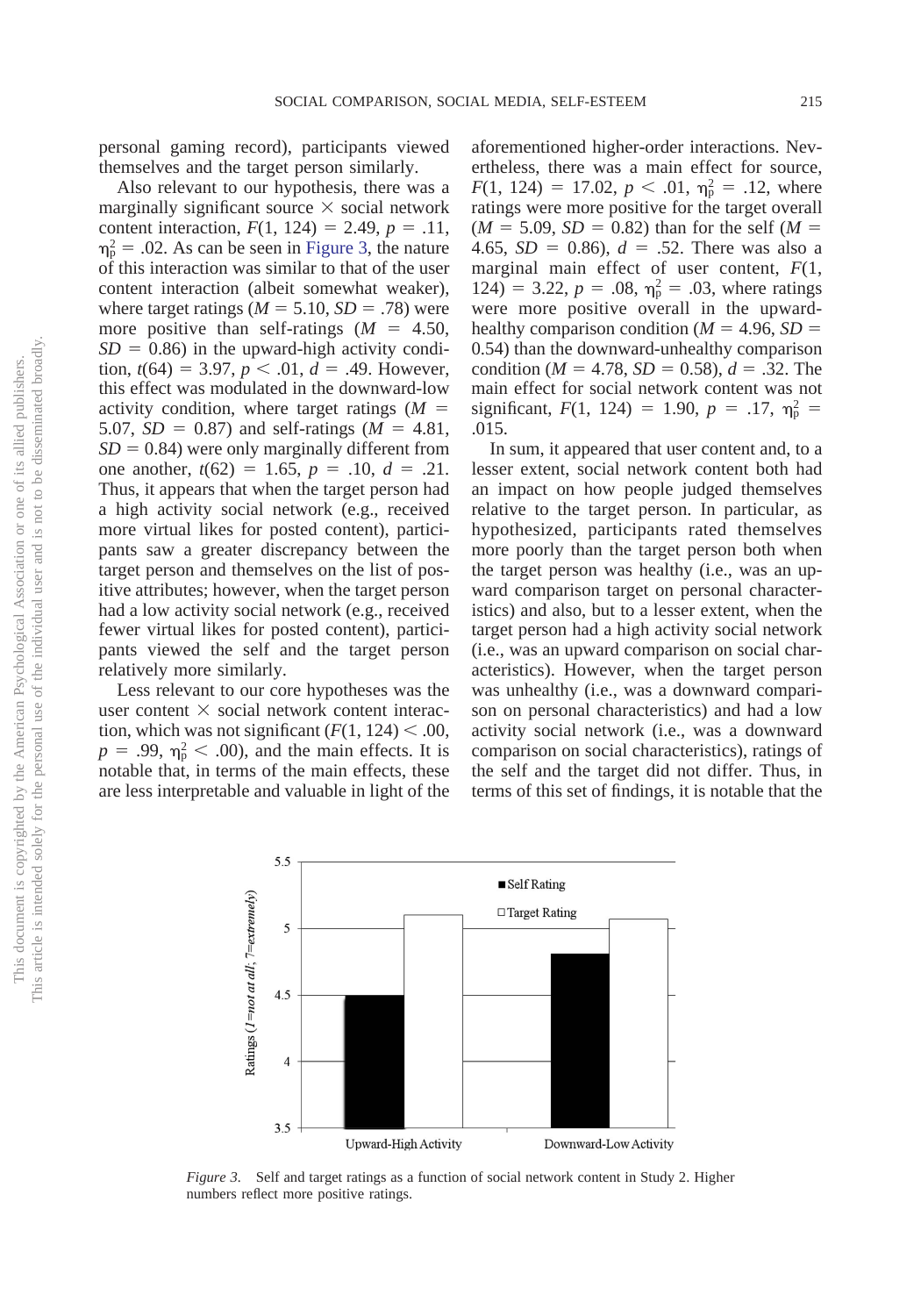ratings did not reveal a "cross-over" interaction, such that people rated themselves more positively than the target in the downwardunhealthy and downward-low activity conditions (see General Discussion for elaboration on this finding. $4,5$ 

# **General Discussion**

The current set of studies provides the best evidence to date that upward social comparison underlies the deleterious relationship between Facebook use and well-being [\(Feinstein et al.,](#page-14-11) [2013;](#page-14-11) [Kalpidou et al., 2011;](#page-15-11) [Kross et al., 2013;](#page-15-12) [Mehdizadeh, 2010;](#page-15-13) [Rutledge et al., 2013\)](#page-15-14). Across two studies employing different methodological approaches, we examined the impact of chronic and temporary exposure to social comparison information via SNSs in terms of the impact on self-evaluations (e.g., selfesteem). First, employing a correlational design, Study 1 showed that people who had the most chronic exposure to Facebook (i.e., used it most frequently) tended to have lower trait selfesteem. Moreover, the extent of upward social comparison on Facebook was greater than the extent of downward social comparison, and this extent of upward (but not downward) social comparison via Facebook significantly mediated the relationship between Facebook use and trait self-esteem.

Second, to examine the impact of temporary exposure to SNSs on state self-esteem and to provide more direct evidence about the causal impact of upward comparison via social media, Study 2 used an experimental design in which participants viewed fictitious social media profiles that varied in terms of whether the target profile was conveyed as an upward or downward comparison target. Moreover, we manipulated upward or downward comparative standing via personal user content (i.e., whether the target person engaged in healthy or unhealthy behaviors that would affect their fitness, attractiveness, and vitality) and social network content (i.e., whether the target person's network was high or low activity on their SNS profile). Results showed that participants had lower state self-esteem and marginally poorer relative selfevaluations after exposure to a target with a high activity (vs. low activity) social network. Moreover, participants had poorer relative selfevaluations after exposure to an upward-healthy comparison target than the downward-unhealthy comparison target. Thus, generally speaking, viewing social media profiles with positive content (e.g., upward comparison target on health and fitness, active social network) was associated with poorer state self-esteem and relative self-evaluations.

The set of results in Study 2 is generally consistent with prior research that also experimentally examined the impact of upward com-

between state self-esteem and the domain-specific relative evaluations, and whether the difference score between selfand target evaluations might serve as a mediator of the relationship between the manipulated profile content and state self-esteem. First, there was a moderate correlation between the self-target difference score and state selfesteem  $(r = .34, p < .01)$ —suggesting that participants who felt that they had more positive characteristics than the target person also had higher state self-esteem. However, we did not uncover any evidence that the self-target difference score mediated the relationship between our independent variables and self-esteem. This was generally consistent with the fact that these two dependent measures (state self-esteem and relative self-evaluations) were, to some degree, differentially impacted by the two independent variables, hence not affording any possibility of one dependent measure to statistically mediate the effect of the independent variables on the other dependent variable.

<sup>4</sup> As in Study 1, we also examined the impact of participant sex on our core variables. First, when participant sex was entered as a covariate in our main analyses, the significance levels of the critical results did not change and, if anything, the results looked stronger. Second, although it is difficult to draw firm conclusions due to the low number of males (34) across conditions in the study, there appeared to be no evidence that participant sex interacted with our main manipulations of user content and social network content. First, the state self-esteem items were submitted to a 2 (user content: upward-healthy or downward-unhealthy)  $\times$  2 (social network content: upward-high activity or downwardlow activity)  $\times$  2 (participant sex: male or female) betweenparticipants ANOVA. Critically, participant sex did not have any main or interaction effects on state self-esteem  $(Fs < 1.3, \text{ps} > .25, \eta_{\text{p}}^2 s < .011)$ . Second, self- and target evaluations were submitted to a 2 (user content: upwardhealthy or downward-unhealthy)  $\times$  2 (social network content: upward-high activity or downward-low activity)  $\times$  2 (participant sex: male or female)  $\times$  2 (source: target or self) mixed-model ANOVA, with the last factor as a withinparticipants variable. Although there was a main effect of participant sex ( $F = 7.96$ ,  $p < .01$ ,  $\eta_p^2 = .06$ ) showing that females provided higher ratings overall and an interaction between target and participant sex ( $F = 8.36, p < .01, \eta_{p}^{2} =$ .09) such that females tended to provide higher ratings of the target than themselves (whereas males did not show this difference), most important was the fact that participant sex did not interact with our main manipulations of user content and social network content ( $Fs < 1.92$ ,  $ps > .16$ ,  $\eta_{\rm p}^2$ s < .016).  $\frac{5 \text{ An anonymous reviewer asked about the relationship}}{5}$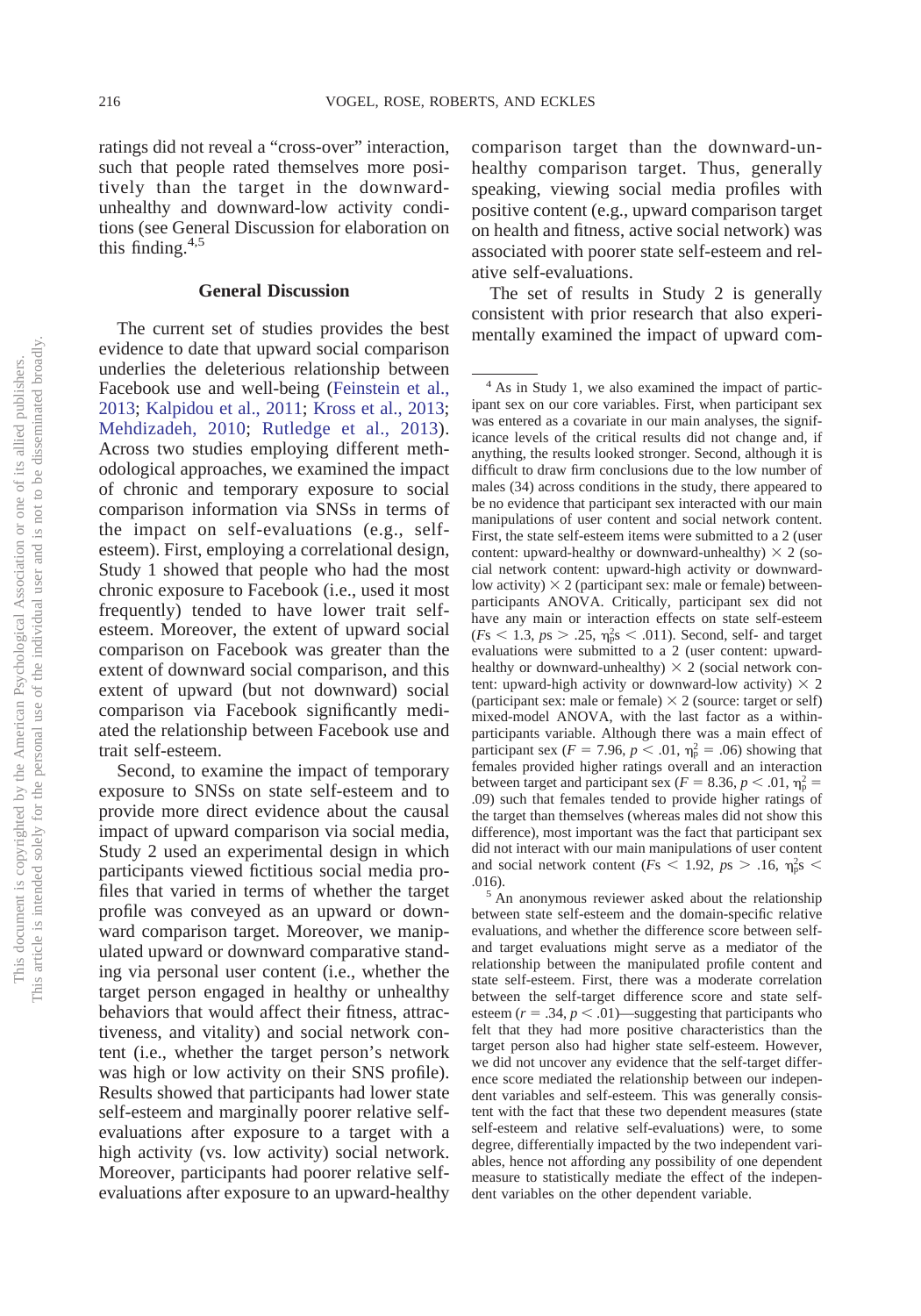parisons on social media [\(Haferkamp &](#page-14-2) [Kramer, 2011\)](#page-14-2). In particular, this prior set of studies exposed participants to fictitious social media profiles of very attractive/successful or unattractive/unsuccessful individuals (upward or downward comparisons) and examined participants' self-evaluations of actual versus ideal attractiveness and job success. The results revealed larger actual–ideal self-discrepancies following exposure to the upward comparison targets than the downward targets. Although our approach and findings have some similarities, our study assesses a different domain (i.e., health), examines a distinct outcome measure (i.e., self-esteem), and explores the complexity of comparison-based content on social media by manipulating both personal content and social network content.

Delving into the results of Study 2 more deeply, self-esteem— our primary construct of interest in the current studies—was more strongly impacted by the social network activity content manipulation than the user content manipulation. There are several possibilities for this set of results that we outline below. First, one possibility for this set of results is that if people primarily use SNSs to network with others, fulfill belongingness needs, and build social capital [\(Kim & Lee, 2011;](#page-15-7) [Nadkarni & Hof](#page-15-1)[mann, 2012;](#page-15-1) [Steinfield et al., 2008\)](#page-16-12), then a person's self-esteem might be expected to be most tied to the amount of active engagement of one's social network and also (through social comparison processes) the engagement of others with their social networks. Indeed, one prominent theory of self-esteem—sociometer theory—suggests that a person's self-worth is primarily derived from the feedback they receive from others [\(Leary et al., 1995\)](#page-15-9).

Another potential reason that state selfesteem was more affected by social network content than by user-generated content is that the social network content might have been more salient and/or diagnostic to participants. For instance, the social network content could be viewed as more quantitative (i.e., number of comments and "likes" for a set of content), whereas the user content was more qualitative (i.e., pictures, status updates). Perhaps participants had an easier time attending to and remembering the quantitative information while forming an impression of the person. Additionally, perhaps participants put more weight or

merit to what they gleaned about the person from the social network content. This notion is compatible with work showing that selfgenerated content is viewed as less reliable and diagnostic than other-generated content, given that a user can alter and shape his or her own content in a positive light [\(Walther & Parks,](#page-16-15) [2002;](#page-16-15) [Walther et al., 2009\)](#page-16-16).

Finally, a third possible explanation for the difference between the effects of social network content and user-generated content on state selfesteem emerges from a specificity-matching perspective (e.g., [Jaccard, King, & Pomazel,](#page-15-22) [1977;](#page-15-22) [Swann, Chang-Schneider, & McClarty,](#page-16-17) [2007\)](#page-16-17), which says that specific predictors should be used to predict specific responses and general predictors should be used to predict general responses. In our paradigm, the state self-esteem measure was rather broad in its emphasis and not exclusively tied to one core set of dimensions (e.g., "I feel good about myself"). Likewise, our social network activity manipulation was not overly specific and, instead, provided global information in the form of generic comments about the content (e.g., "Sounds cool!") and virtual approval (i.e., "Likes"). Thus, it could be that our social network activity manipulation had the biggest impact on state self-esteem due to them both being global. On the other hand, the relative self-evaluation measure and the personal user content manipulation were both specific in that they were related to particular dimensions that were related to the user content manipulation involving health behaviors (e.g., health, fitness, attractiveness). Thus, it could be that the user content manipulation had a relatively bigger impact (compared with the social network manipulation) on relative self-evaluations due to them both being specific to a particular context. Of course, all explanations for this set of results are speculative and contingent upon follow-up studies.

# **Implications**

Our results have research-based and practical implications. In terms of research-based implications, our findings are among the first to explicitly examine social comparison processes and self-esteem in the context of social media and our results are consistent with those of past research showing that upward social comparisons can be detrimental [\(Brown et al., 1992;](#page-14-13)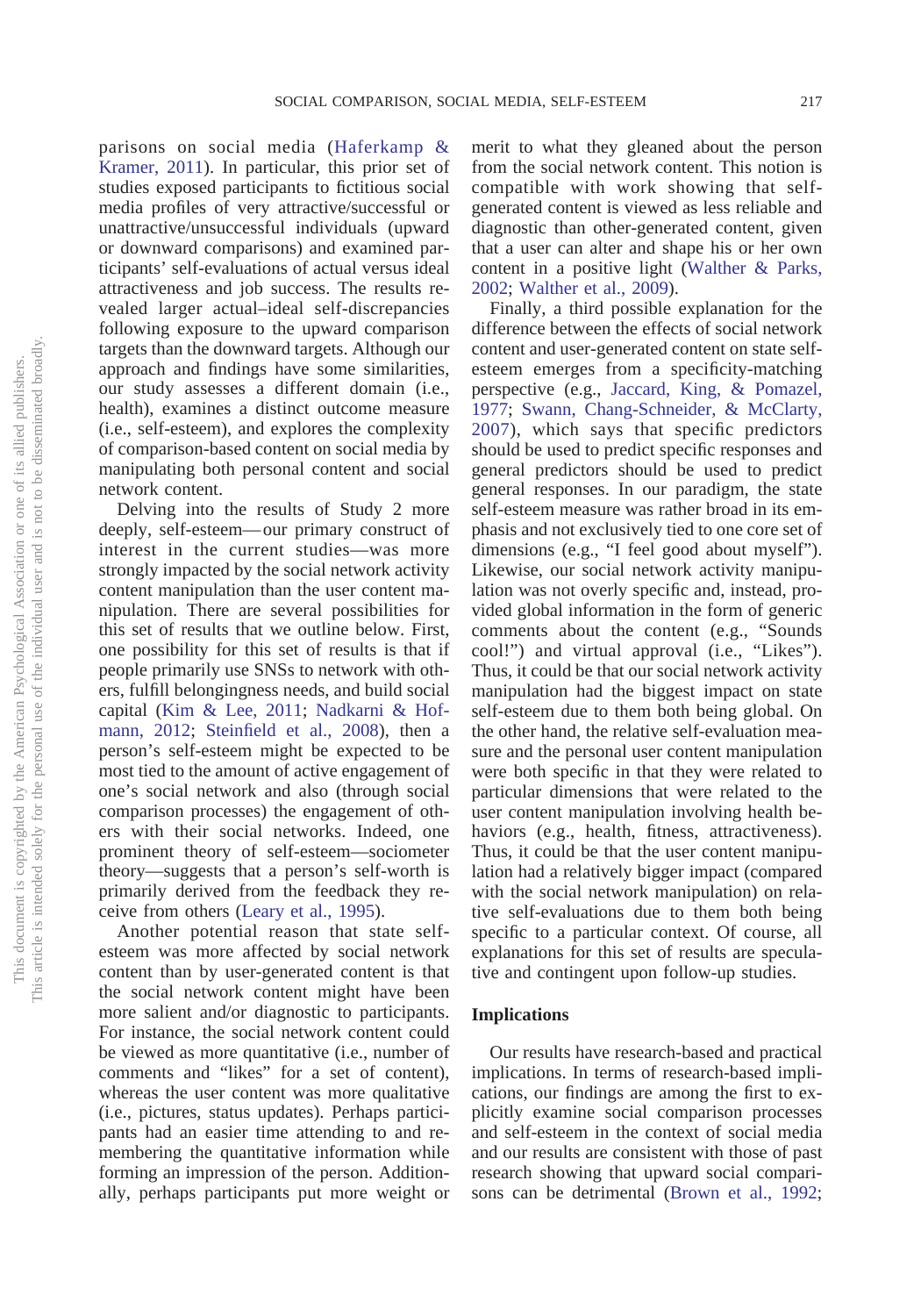[Cash et al., 1983;](#page-14-14) [Morse & Gergen, 1970;](#page-15-4) [Pyszczynski et al., 1985;](#page-15-5) [Thornton & Moore,](#page-16-9) [1993;](#page-16-9) [Wheeler & Miyake, 1992\)](#page-16-10), but demonstrated this in a novel social media-based context (see also [Haferkamp & Kramer, 2011\)](#page-14-2) that has been shown to be distinct from more general social comparison contexts [\(Feinstein et al.,](#page-14-11) [2013\)](#page-14-11). Additionally, our results build upon prior work that has indirectly examined social comparison in the context of social media. Dovetailing with and uniting these prior studies, our results replicate those of [Chou and Edge \(2012\)](#page-14-9) by finding that people explicitly report a greater degree of upward than downward social comparisons via social media and extend their results by revealing that the net effect of making largely upward comparisons is harmful for selfesteem. Moreover, our results also provide a causal mechanism— exposure to upward social comparisons—for others' findings that frequent Facebook users have poorer well-being (e.g., [Feinstein et al., 2013;](#page-14-11) [Kalpidou et al., 2011;](#page-15-11) [Kross et al., 2013;](#page-15-12) [Mehdizadeh, 2010;](#page-15-13) [Rutledge](#page-15-14) [et al., 2013\)](#page-15-14). Our work is among the first of its kind to *experimentally* examine the impact of social media-based comparisons on self-esteem (although see also [Haferkamp & Kramer, 2011\)](#page-14-2) and suggests, at least preliminarily, that social network activity plays a critical role in the oftdocumented detrimental impact of social media on well-being. Finally, it is important to position our work within the context of other research showing that SNS use actually improves self-esteem [\(Gonzales & Hancock, 2011;](#page-14-7) [Toma,](#page-16-18) [2013;](#page-16-18) [Wilcox & Stephen, 2013\)](#page-16-8). We suggest that these prior results do not necessarily contradict ours, as there are important methodological differences of note. Critically, in the research showing that SNS use improves self-esteem, participants primarily view their own (as opposed to other users') profiles or are told to focus on close others (rather than strangers or acquaintances; [Wilcox & Stephen, 2013\)](#page-16-8). Therefore, rather than being exposed to upward social comparisons, participants have the chance to bask in their *own* idealized versions of themselves through an examination of their recent history of thoughts, pictures, and interactions with close others, and see how far they have come in their lives (i.e., make positive temporal comparisons; [Strahan & Wilson, 2006;](#page-16-19) [Wilson & Ross,](#page-16-20) [2001\)](#page-16-20).

Our results also highlight the practical implications of everyday social media use. Social media can be a wonderful tool, offering unprecedented access to information about a wide range of people and allowing unlimited networking possibilities. However, our data and others' (e.g., [Andreassen, Torsheim, Brunborg,](#page-14-15) [& Pallesen, 2012;](#page-14-15) [Chou & Edge, 2012;](#page-14-9) [Fein](#page-14-11)[stein et al., 2013;](#page-14-11) [Haferkamp & Kramer, 2011;](#page-14-2) [Kalpidou et al., 2011;](#page-15-11) [Mehdizadeh, 2010;](#page-15-13) [Rut](#page-15-14)[ledge et al., 2013\)](#page-15-14) highlight a potential downside to frequent social media use. As people are increasingly relying on SNSs for a variety of everyday tasks, they risk overexposure to upward social comparison information that may have a cumulative detrimental impact on wellbeing. Moreover, as prior research has shown that people with low self-esteem often use SNSs to express themselves in what they perceive to be a safe environment [\(Forest & Wood, 2012\)](#page-14-12), this may result in a vicious cycle of using SNSs to receive social support but therein exposing themselves to upward social comparison information—impairing self-esteem and restarting the cycle.

# **Limitations**

As with all research, there are limitations to the present set of studies. First, there are limitations for how the variables were operationalized across the two studies. For example, in Study 1 we assessed chronic exposure to social media-based social comparisons by assessing frequency of Facebook use. Although frequency of use is the most common way to assess Facebook use and is theoretically consistent with our research questions, other dimensions of Facebook use (e.g., intensity, number of friends) may also be important [\(Anderson, Fagan,](#page-14-16) [Woodnut, & Chamorro-Premuzic, 2012\)](#page-14-16). There are also potential limitations for our approach to manipulating user and social network content to create upward and downward social comparisons in Study 2. For instance, we exposed participants to only one social media profile, provided comparison information about a single and specific dimension (i.e., health), and used likes and brief comments to operationalize social network activity. Moreover, aspects of the way we operationalized these variables could account for why state self-esteem was not affected by the user content manipulation in Study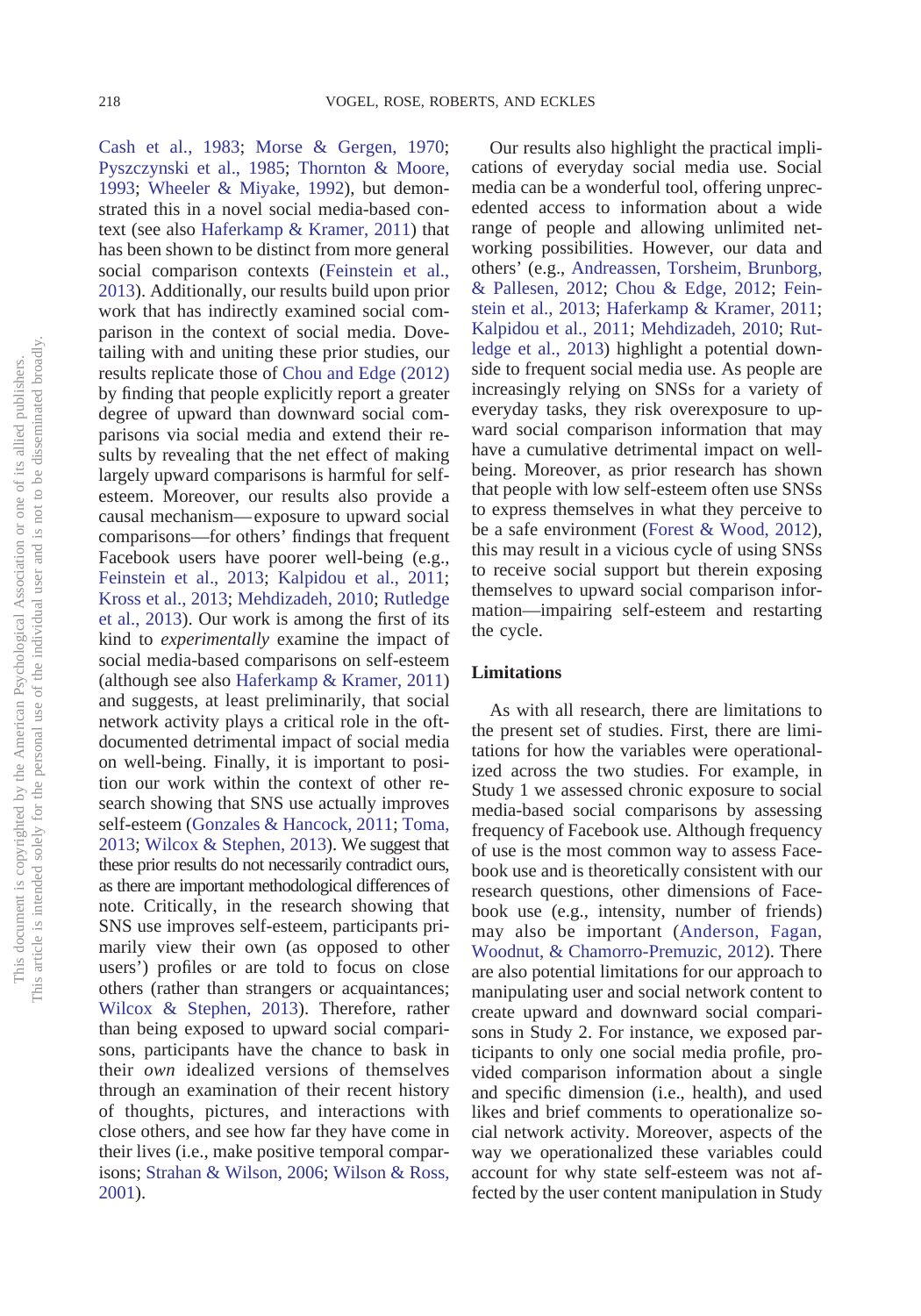2. For example, perhaps this manipulation was not strong enough or involved a domain (i.e., health) that was not as important for our participants as intended. Moreover, it could also be argued that our downward comparison target was more neutral than negative on the health dimension.

Second, participants' extent of making upward and downward social comparisons on social media in Study 1 was assessed with a single item for each type of comparison. Critically, single-item measures can be prone to measurement error and may produce spurious findings. Moreover, it could be argued that measurement error from using single-item measures could be suppressing even larger relationships. In our study, participants' ratings of upward and downward comparisons on Facebook were highly related to one another  $(r = .66)$  and comparably related to the other key variables in the study (frequency of Facebook use, selfesteem; see [Table 1\)](#page-4-0). Although multi-item measures are desirable, we suggest that our use of single-item measures here does not invalidate our findings for two reasons. First, there are preestablished empirical and theoretical grounds to suggest that upward and downward social comparison processes and outcomes are distinct [\(Agthe, Sporrle, Frey, & Maner, 2014;](#page-14-17) [Aspinwall & Taylor, 1993;](#page-14-18) [Buunk, Zurriaga,](#page-14-19) [Gonzalez-Roma, & Subirats, 2003;](#page-14-19) for reviews see [Taylor & Lobel, 1989;](#page-16-21) [Wills, 1981\)](#page-16-1). Second, we suggest that the high correlation between upward and downward comparisons on social media is due to the fact that people who tend to use social media most are generally exposed to more information about *everyone* (which includes upward and downward comparison targets). Importantly, though, several results in our data suggest these constructs were nonetheless separable, including the fact that the overall rate of upward comparisons was higher than downward comparisons, and the fact that the mediation analysis showed that upward (but not downward) comparisons mediated the relationship between frequency of Facebook use and self-esteem.

# **Future Directions**

In addition to addressing some of the limitations noted above, there are other logical directions for this line of research. First, SNSs are used throughout the world by all types of people. Prior research has shown that the frequency and manner of use for SNSs depends upon various sociocultural and individual difference factors (e.g., [Kim, Sohn, & Choi, 2011;](#page-15-23) [Ryan &](#page-16-22) [Xenos, 2011\)](#page-16-22). For instance, collectivist societies (e.g., Japan) have more social contacts that they had never met in person than do users from individualistic nations (e.g., United States; [Car](#page-14-20)[don et al., 2009\)](#page-14-20), and motivations to use SNSs may differ depending upon the cultural context, such as when Arab youth use SNSs as a free speech platform [\(Al Omoush, Yaseen, &](#page-14-21) [Alma'aitah, 2012\)](#page-14-21). Therefore, future research investigating social comparison processes using more diverse samples would be welcome.

Second, our research represents just one approach for examining the links between social media, social comparison, and self-esteem. Other approaches to examining these issues would be useful. For example, researchers could have participants use their own SNS accounts (or engage in a control task) for a period of time in the lab prior to making self-evaluations, or use experience sampling to investigate longitudinal changes in self-esteem as a function of Facebook use and the social comparisons made therein (see [Kross et al., 2013\)](#page-15-12).

Third, SNS use is complex and dynamic. Users constantly update their profiles and respond to others' profiles, and such content may not always be as positive as we have primarily discussed and researched here (e.g., users describing a negative experience for sympathy, antagonistic network members; [Valkenburg et](#page-16-14) [al., 2006\)](#page-16-14). Moreover, users have extensive and complex networks on SNSs, consisting of friends, acquaintances, coworkers, relationship partners, relatives, celebrities, and so on. In short, we have only scratched the surface of social comparison processes (and their consequences) on SNSs.

#### **Conclusions**

Our social world has been dramatically impacted by SNSs like Facebook. Our research represents a step toward understanding the implications of SNSs for social comparison processes and their consequences. Critically, our research suggests that the detrimental effects of frequent Facebook use on well-being are due to upward social comparisons on Facebook. Al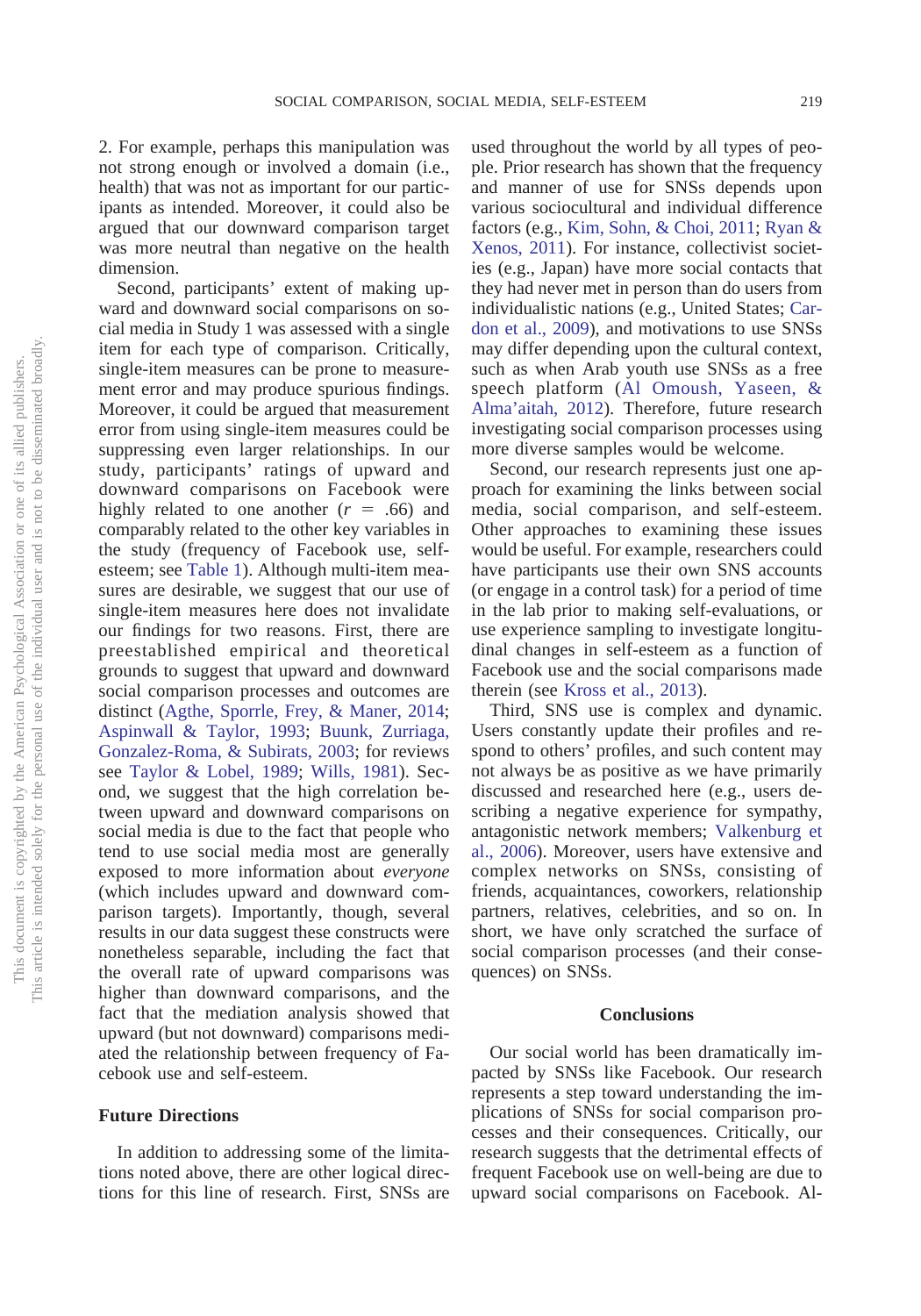though this and other work suggests that use of SNSs can have a deleterious effect on selfevaluations and well-being, we are, of course, not suggesting that such sites be avoided. Rather, as with most technology, there are rewards and costs to using SNSs and users should be mindful about the implications of such use.

# **References**

- <span id="page-14-17"></span>Agthe, M., Sporrle, M., Frey, D., & Maner, J. K. (2014). Looking up versus looking down: Attractiveness-based organizational biases are moderated by social comparison direction. *Journal of Applied Social Psychology, 44,* 40 – 45. [doi:10.1111/jasp](http://dx.doi.org/10.1111/jasp.12198) [.12198](http://dx.doi.org/10.1111/jasp.12198)
- <span id="page-14-21"></span>Al Omoush, K. S., Yaseen, S. G., & Alma'aitah, M. A. (2012). The impact of Arab cultural values on online social networking: The case of Facebook. *Computers in Human Behavior, 28,* 2387– 2399. [doi:10.1016/j.chb.2012.07.010](http://dx.doi.org/10.1016/j.chb.2012.07.010)
- <span id="page-14-16"></span>Anderson, B., Fagan, P., Woodnutt, T., & Chamorro-Premuzic, T. (2012). Facebook psychology: Popular questions answered by research. *Psychology of Popular Media Culture, 1,* 23–37. [doi:10.1037/](http://dx.doi.org/10.1037/a0026452) [a0026452](http://dx.doi.org/10.1037/a0026452)
- <span id="page-14-15"></span>Andreassen, C. S., Torsheim, T., Brunborg, G. S., & Pallesen, S. (2012). Development of a Facebook addiction scale. *Psychological Reports, 110,* 501– 517. [doi:10.2466/02.09.18.PR0.110.2.501-517](http://dx.doi.org/10.2466/02.09.18.PR0.110.2.501-517)
- <span id="page-14-6"></span>Aspinwall, L. G. (1997). Future-oriented aspects of social comparisons: A framework for studying health-related comparison activity. In B. P. Buunk & F. X. Gibbons (Eds.), *Health, coping, and wellbeing: Perspectives from social comparison theory* (p. 125–166). Mahwah, NJ: Erlbaum.
- <span id="page-14-18"></span>Aspinwall, L. G., & Taylor, S. E. (1993). Effects of social comparison direction, threat, and selfesteem on affect, self-evaluation, and expected success. *Journal of Personality and Social Psychology, 64,* 708 –722. [doi:10.1037/0022-3514.64](http://dx.doi.org/10.1037/0022-3514.64.5.708) [.5.708](http://dx.doi.org/10.1037/0022-3514.64.5.708)
- <span id="page-14-1"></span>Boyd, D. M., & Ellison, N. B. (2007). Social network sites: Definition, history, and scholarship. *Journal of Computer-Mediated Communication, 13,* 210 – 230. [doi:10.1111/j.1083-6101.2007.00393.x](http://dx.doi.org/10.1111/j.1083-6101.2007.00393.x)
- <span id="page-14-13"></span>Brown, J. D., Novick, N. J., Lord, K. A., & Richards, J. M. (1992). When Gulliver travels: Social context, psychological closeness, and self-appraisals. *Journal of Personality and Social Psychology, 62,* 717–727. [doi:10.1037/0022-3514.62.5.717](http://dx.doi.org/10.1037/0022-3514.62.5.717)
- <span id="page-14-19"></span>Buunk, B. P., Zurriaga, R., Gonzalez-Roma, V., & Subirats, M. (2003). Engaging in upward and downward comparisons as a determinant of relative deprivation at work: A longitudinal study. *Journal of Vocational Behavior, 62,* 370 –388. [doi:](http://dx.doi.org/10.1016/S0001-8791%2802%2900015-5) [10.1016/S0001-8791\(02\)00015-5](http://dx.doi.org/10.1016/S0001-8791%2802%2900015-5)
- <span id="page-14-5"></span>Camerer, C., & Lovallo, D. (1999). Overconfidence and excess entry: An experimental approach. *American Economic Review, 89,* 306 –318. [doi:](http://dx.doi.org/10.1257/aer.89.1.306) [10.1257/aer.89.1.306](http://dx.doi.org/10.1257/aer.89.1.306)
- <span id="page-14-20"></span>Cardon, P. W., Marshall, B., Choi, J., El-Shinnaway, M. M., North, M., Svensson, L.,... Valenzuala, J. P. (2009). Online and offline ties of social network website users: An exploratory study in eleven societies. *Journal of Computer Information Systems, 50,* 54 – 64.
- <span id="page-14-14"></span>Cash, T. F., Cash, D. W., & Butters, J. W. (1983). "Mirror, mirror, on the wall . .?" Contrast effects and self-evaluations of physical attractiveness. *Personality and Social Psychology Bulletin, 9,* 351–358. [doi:10.1177/0146167283093004](http://dx.doi.org/10.1177/0146167283093004)
- <span id="page-14-9"></span>Chou, H.-T. G., & Edge, N. (2012). "They are happier and having better lives than I am": The impact of using Facebook on perceptions of others' lives. *Cyberpsychology, Behavior, and Social Networking, 15,* 117–121. [doi:10.1089/cyber.2011.0324](http://dx.doi.org/10.1089/cyber.2011.0324)
- <span id="page-14-10"></span>Coopersmith, S. (1967). *The antecedents of selfesteem*. San Francisco, CA: Freeman.
- <span id="page-14-8"></span>Ellison, N., Heino, R., & Gibbs, J. (2006). Managing impressions online: Self-presentation processes in the online dating environment. *Journal of Computer-Mediated Communication, 11,* 415– 441. [doi:](http://dx.doi.org/10.1111/j.1083-6101.2006.00020.x) [10.1111/j.1083-6101.2006.00020.x](http://dx.doi.org/10.1111/j.1083-6101.2006.00020.x)
- <span id="page-14-0"></span>Facebook. (2012). Statistics. Facebook.com. Retrieved from [http://newsroom.fb.com/content/](http://newsroom.fb.com/content/default.aspx?NewsAreald=22) [default.aspx?NewsAreald](http://newsroom.fb.com/content/default.aspx?NewsAreald=22)=22.
- <span id="page-14-11"></span>Feinstein, B. A., Hershenberg, R., Bhatia, V., Latack, J. A., Meuwly, N., & Davila, J. (2013). Negative social comparison on Facebook and depressive symptoms: Rumination as a mechanism. *Psychology of Popular Media Culture, 2,* 161–170. [doi:](http://dx.doi.org/10.1037/a0033111) [10.1037/a0033111](http://dx.doi.org/10.1037/a0033111)
- <span id="page-14-3"></span>Festinger, L. (1954). A theory of social comparison processes. *Human Relations, 7,* 117–140. [doi:](http://dx.doi.org/10.1177/001872675400700202) [10.1177/001872675400700202](http://dx.doi.org/10.1177/001872675400700202)
- <span id="page-14-12"></span>Forest, A. L., & Wood, J. V. (2012). When social networking is not working: Individuals with low self-esteem recognize but do not reap the benefits of self-disclosure on Facebook. *Psychological Science, 23,* 295–302. [doi:10.1177/](http://dx.doi.org/10.1177/0956797611429709) [0956797611429709](http://dx.doi.org/10.1177/0956797611429709)
- <span id="page-14-7"></span>Gonzales, A. L., & Hancock, J. T. (2011). Mirror, mirror on my Facebook wall: Effects of exposure to Facebook on self-esteem. *Cyberpsychology, Behavior, and Social Networking, 14,* 79 – 83. [doi:](http://dx.doi.org/10.1089/cyber.2009.0411) [10.1089/cyber.2009.0411](http://dx.doi.org/10.1089/cyber.2009.0411)
- <span id="page-14-4"></span>Gruder, C. L. (1971). Determinants of social comparison choices. *Journal of Experimental Social Psychology, 7,* 473– 489. [doi:10.1016/0022-](http://dx.doi.org/10.1016/0022-1031%2871%2990010-2) [1031\(71\)90010-2](http://dx.doi.org/10.1016/0022-1031%2871%2990010-2)
- <span id="page-14-2"></span>Haferkamp, N., & Kramer, N. C. (2011). Social comparison 2.0: Examining the effects of online profiles on social-networking sites. *Cyberpsychology,*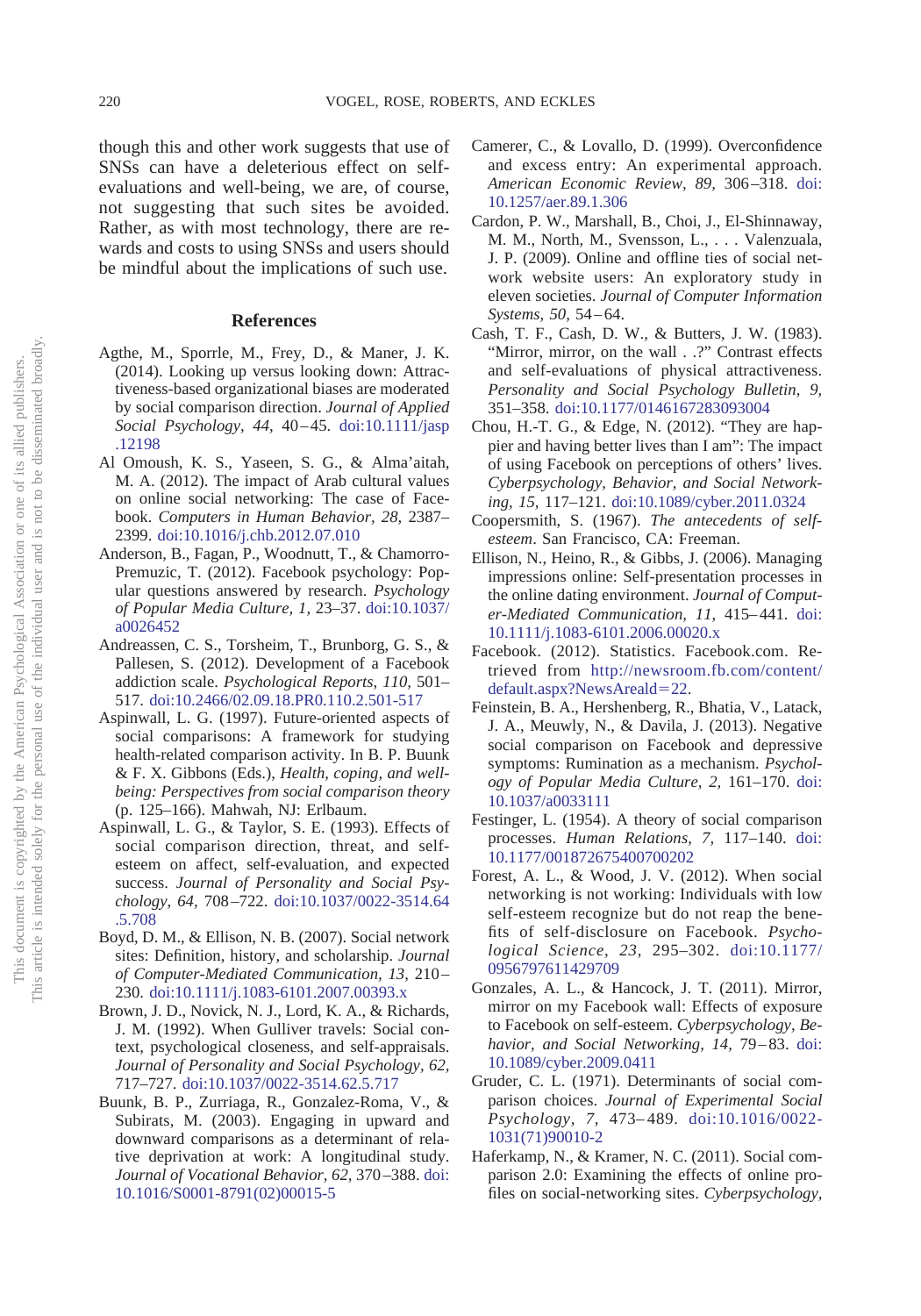*Behavior, and Social Networking, 14,* 309 –314. [doi:10.1089/cyber.2010.0120](http://dx.doi.org/10.1089/cyber.2010.0120)

- <span id="page-15-10"></span>Heatherton, T. F., & Polivy, J. (1991). Development and validation of a scale for measuring selfesteem. *Journal of Personality and Social Psychology, 60,* 895–910. [doi:10.1037/0022-3514.60](http://dx.doi.org/10.1037/0022-3514.60.6.895) [.6.895](http://dx.doi.org/10.1037/0022-3514.60.6.895)
- <span id="page-15-8"></span>Heatherton, T. F., & Wyland, C. (2003). Assessing self-esteem. In S. Lopez and R. Snyder, (Eds.), *Assessing positive psychology* (pp. 219 –233). Washington, DC: APA.
- <span id="page-15-0"></span>Ivcevic, Z., & Ambady, N. (2012). Personality impressions from identity claims on Facebook. *Psychology of Popular Media Culture, 1,* 38 – 45. [doi:](http://dx.doi.org/10.1037/a0027329) [10.1037/a0027329](http://dx.doi.org/10.1037/a0027329)
- <span id="page-15-22"></span>Jaccard, J., King, G. W., & Pomazel, R. (1977). Attitudes and behavior: An analysis of specificity of attitudinal predictors. *Human Relations, 30,* 817– 824. [doi:10.1177/001872677703000904](http://dx.doi.org/10.1177/001872677703000904)
- <span id="page-15-16"></span>Jarvis, B. G. (2008). *MediaLab (Version 2012.4.118)* [Computer software]. New York, NY: Empirisoft Corporation.
- <span id="page-15-20"></span>Joinson, A. N. (2008). *'*Looking at', 'looking up' or 'keeping up with' people? Motives and uses of Facebook. *Proceedings of the SIGCHI Conference on Human Factors in Computing Systems*, Florence, Italy (1027–1036).
- <span id="page-15-11"></span>Kalpidou, M., Costin, D., & Morris, J. (2011). The relationship between Facebook and the well-being of undergraduate college students. *Cyberpsychology, Behavior, and Social Networking, 14,* 183– 189. [doi:10.1089/cyber.2010.0061](http://dx.doi.org/10.1089/cyber.2010.0061)
- <span id="page-15-7"></span>Kim, J., & Lee, J. R. (2011). The Facebook paths to happiness: Effects of the number of Facebook friends and self-presentation on subjective wellbeing. *Cyberpsychology, Behavior and Social Networking, 14,* 359 –364. [doi:10.1089/cyber.2010](http://dx.doi.org/10.1089/cyber.2010.0374) [.0374](http://dx.doi.org/10.1089/cyber.2010.0374)
- <span id="page-15-23"></span>Kim, Y., Sohn, D., & Choi, S. M. (2011). Cultural difference in motivations for using social network sites: A comparative study of American and Korean college students. *Computers in Human Behavior, 27,* 365–372. [doi:10.1016/j.chb.2010.08](http://dx.doi.org/10.1016/j.chb.2010.08.015) [.015](http://dx.doi.org/10.1016/j.chb.2010.08.015)
- <span id="page-15-21"></span>Kling, K. C., Hyde, J. S., Showers, C. J., & Buswell, B. N. (1999). Gender differences in self-esteem: A meta-analysis. *Psychological Bulletin, 125,* 470 – 500. [doi:10.1037/0033-2909.125.4.470](http://dx.doi.org/10.1037/0033-2909.125.4.470)
- <span id="page-15-12"></span>Kross, E., Verduyn, P., Demiralp, E., Park, J., Seungjae Lee, D., Lin, N,... Ybarra, O. (2013). Facebook use predicts declines in subjective well-being in young adults. *PLoS One, 8,* e69841. [doi:](http://dx.doi.org/10.1371/journal.pone.0069841) [10.1371/journal.pone.0069841](http://dx.doi.org/10.1371/journal.pone.0069841)
- <span id="page-15-9"></span>Leary, M. R., Tambor, E. S., Terdal, S. K., & Downs, D. L. (1995). Self-esteem as an interpersonal monitor: The sociometer hypothesis. *Journal of Personality and Social Psychology, 68,* 518 –530. [doi:](http://dx.doi.org/10.1037/0022-3514.68.3.518) [10.1037/0022-3514.68.3.518](http://dx.doi.org/10.1037/0022-3514.68.3.518)
- <span id="page-15-2"></span>Lockwood, P., & Kunda, Z. (1997). Superstars and me: Predicting the impact of role models on the self. *Journal of Personality and Social Psychology, 73,* 91–103. [doi:10.1037/0022-3514.73.1.91](http://dx.doi.org/10.1037/0022-3514.73.1.91)
- <span id="page-15-3"></span>Marsh, H. W., & Parker, J. W. (1984). Determinants of student self-concept: Is it better to be a relatively large fish in a small pond even if you don't learn to swim as well? *Journal of Personality and Social Psychology, 47,* 213–231. [doi:10.1037/](http://dx.doi.org/10.1037/0022-3514.47.1.213) [0022-3514.47.1.213](http://dx.doi.org/10.1037/0022-3514.47.1.213)
- <span id="page-15-13"></span>Mehdizadeh, S. (2010). Self-presentation 2.0: Narcissism and self-esteem on Facebook. *Cyberpsychology, Behavior, and Social Networking, 13,* 357– 364. [doi:10.1089/cyber.2009.0257](http://dx.doi.org/10.1089/cyber.2009.0257)
- <span id="page-15-4"></span>Morse, S., & Gergen, K. J. (1970). Social comparison, self-consistency, and the concept of self. *Journal of Personality and Social Psychology, 16,* 148 –156. [doi:10.1037/h0029862](http://dx.doi.org/10.1037/h0029862)
- <span id="page-15-19"></span>Mussweiler, T., Ruter, K., & Epstude, K. (2004). The ups and downs of social comparison: Mechanisms of assimilation and contrast. *Journal of Personality and Social Psychology, 87,* 832– 844. [doi:](http://dx.doi.org/10.1037/0022-3514.87.6.832) [10.1037/0022-3514.87.6.832](http://dx.doi.org/10.1037/0022-3514.87.6.832)
- <span id="page-15-1"></span>Nadkarni, A., & Hofmann, S. G. (2012). Why do people use Facebook? *Personality and Individual Differences, 52,* 243–249. [doi:10.1016/j.paid.2011](http://dx.doi.org/10.1016/j.paid.2011.11.007) [.11.007](http://dx.doi.org/10.1016/j.paid.2011.11.007)
- <span id="page-15-18"></span>Preacher, K. J., & Hayes, A. F. (2008). Asymptotic and resampling strategies for assessing and comparing indirect effects in multiple mediator models. *Behavior Research Methods, 40,* 879 – 891. [doi:10.3758/BRM.40.3.879](http://dx.doi.org/10.3758/BRM.40.3.879)
- <span id="page-15-5"></span>Pyszczynski, T., Greenberg, J., & LaPrelle, J. (1985). Social comparison after success and failure: Biased search for information consistent with a selfserving conclusion. *Journal of Experimental Social Psychology, 21,* 195–211. [doi:10.1016/](http://dx.doi.org/10.1016/0022-1031%2885%2990015-0) [0022-1031\(85\)90015-0](http://dx.doi.org/10.1016/0022-1031%2885%2990015-0)
- <span id="page-15-6"></span>Rosenberg, J., & Egbert, N. (2011). Online impression management: Personality traits and concerns for secondary goals as predictors of self-presentation tactics on Facebook. *Journal of Computer-Mediated Communication, 17,* 1–18. [doi:10.1111/](http://dx.doi.org/10.1111/j.1083-6101.2011.01560.x) [j.1083-6101.2011.01560.x](http://dx.doi.org/10.1111/j.1083-6101.2011.01560.x)
- <span id="page-15-15"></span>Rosenberg, M. (1965). *Society and the adolescent self-image*. Princeton, NJ: Princeton University Press.
- <span id="page-15-17"></span>Rouis, S., Limayem, M., & Salehi-Sangari, E. (2011). Impact of Facebook usage on students' academic achievement: Roles of self-regulation and trust. *Electronic Journal of Research in Educational Psychology, 9,* 961–994.
- <span id="page-15-14"></span>Rutledge, C. M., Gillmor, K. L., & Gillen, M. M. (2013). Does this profile picture make me look fat? Facebook and body image in college students. *Psychology of Popular Media Culture, 2,* 251– 258. [doi:10.1037/ppm0000011](http://dx.doi.org/10.1037/ppm0000011)